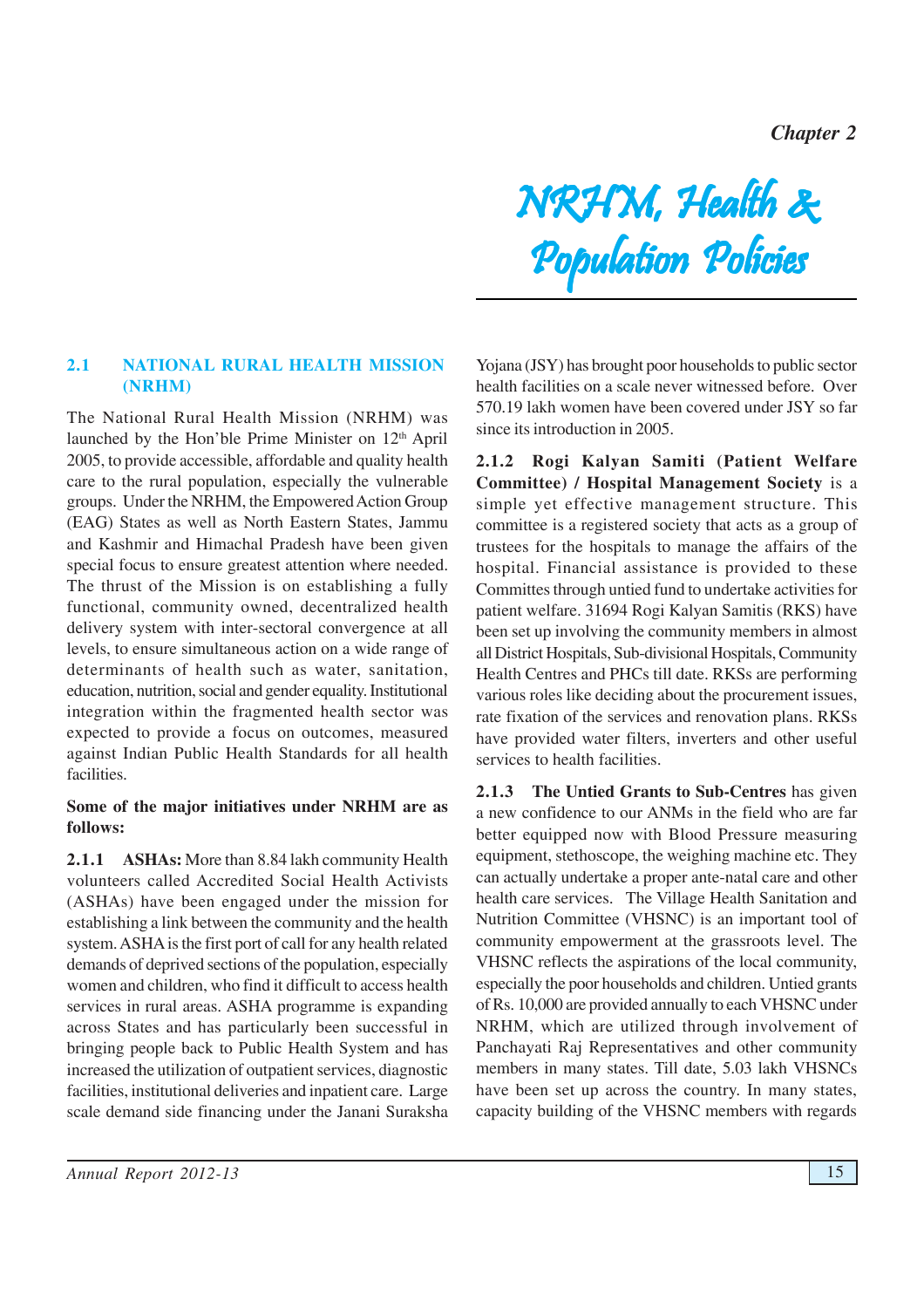to their roles and responsibilities for maintaining the health status of the village is being done.

**2.1.4** Health care service delivery requires intensive human resource inputs. As can be seen from various surveys, there is an enormous shortage of human resources in the public health care sector in the country. NRHM has attempted to fill the gaps in human resources by providing nearly 1.7 lakh health human resources to States including 8,871 Doctors, 2025 Specialists, 76,643 ANMs, 41,609 Staff Nurses etc on contractual basis. Apart from recruitment, NRHM has focused on multi skilling of doctors at strategically located facilities identified by the states e.g. MBBS doctors are trained in Emergency Obstetric Care (EmOC), Life Saving Anesthesia Skills (LSAS) and laparoscopic surgery. Similarly, due importance is given to capacity building of nursing staff and auxiliary workers such as ANMs. NRHM also supports co-location of AYUSH services in health facilities such as PHCs, CHCs and District Hospitals. A total 11,478 AYUSH doctors have been deployed under NRHM funding support in the States under this initiative.

**2.1.5** Many un-served areas have been covered through Mobile Medical Units (MMU). So far 2024 MMUs are operational in 459 districts across the country. Further, to provide free ambulance services in every nook and corner of the country connected with a toll free number and available within 30 minutes of the call, over 12,000 basic and emergency patient transport vehicles have been provided under NRHM.

**2.1.6** Upto 33% of NRHM funds in high focus States and 25% in non high focus States can be used for infrastructure development. Detail of new construction/ renovation undertaken across the country under NRHM are as follows:

| Facility     | <b>Number</b><br>of facility |                 | <b>New Construction</b> |       | <b>Renovation</b> /<br><b>Upgradation</b> |
|--------------|------------------------------|-----------------|-------------------------|-------|-------------------------------------------|
|              | <b>(RHS</b><br>2011)         | Sanc-<br>tioned | Comp-<br><b>leted</b>   |       | Comp-<br><b>leted</b>                     |
| <b>SC</b>    | 148124                       | 19811           | 10639                   | 14434 | 9879                                      |
| <b>PHC</b>   | 23887                        | 1733            | 781                     | 3695  | 3009                                      |
| <b>CHC</b>   | 4809                         | 471             | 235                     | 2272  | 1208                                      |
| <b>SDH</b>   | 985                          | 74              | 45                      | 435   | 270                                       |
| DH           | 613                          | 66              | 47                      | 546   | 279                                       |
| <b>Total</b> | 178418                       | 22155           | 11747                   | 21382 | 14645                                     |

**2.1.7** In order to ensure that enhanced fund allocations to States/UTs and other institutions under the NRHM are fully coordinated, managed, and utilized, the Financial Management Group for NRHM (FMG-NRHM) has been set up to operationalise the following financial management arrangements and funds flow processes for release, monitoring and utilization of funds as per recommendations of the Empowered Programme Committee (EPC).

**2.1.8** As part of recent initiatives and further moving in the direction of universal healthcare, Janani Shishu Suraksha Karyakram (JSSK) was introduced last year to provide free to and fro transport, free drugs, free diagnostic, free blood, free diet to pregnant women who come for delivery in public health institutions and sick new-born. In 2012-13, over Rs. 2103.29 crores have been provided to States under JSSK for this purpose. This new initiative has picked up well in most States. Initiatives have also been made to enhance the funding to the States so as to enable the States to move in the direction of providing essential medicines free of cost to everyone coming to a government health facility. An amount of Rs.1301.58 Crores has been provided to States in 2012-13 for drugs. Further, in 2012-13, with a focus to reduce to maternal and child mortality**,** 267 dedicated Mother and Child Health Wings with 100/50/30 bed capacity have been sanctioned in high case load district hospitals and CHCs which would create over 20,000 additional beds for mothers and children.

# **2.1.9 Progress under National Rural Health Mission (NRHM) (***Status as on 30.09.2012)*

# **ASHAs**

- $\geq$  8.84 lakh Accredited Social Health Activists (ASHAs) have been selected in the country, of which over 8.09 lakh received training up to  $1<sup>st</sup>$ Module, 7.77 lakh up to Module II, 7.73 lakh up to Module III, 7.70 lakh up to Module IV, 7.10 lakh up to Module V, 3.50 lakh in round 1 & 1.63 lakh in round 2  $\&$  0.89 lakh in round 3  $\&$  0.11 lakh in round 4 of VI & VII Module.
- Over 8.84 lakh ASHAs have been positioned after training and provided with drug kits.

## **Infrastructure**

 64 District Hospitals, 426 Community Health Centers (CHCs), 1514 Primary Health Centers (PHCs), and 18630 Health Sub-Centers have been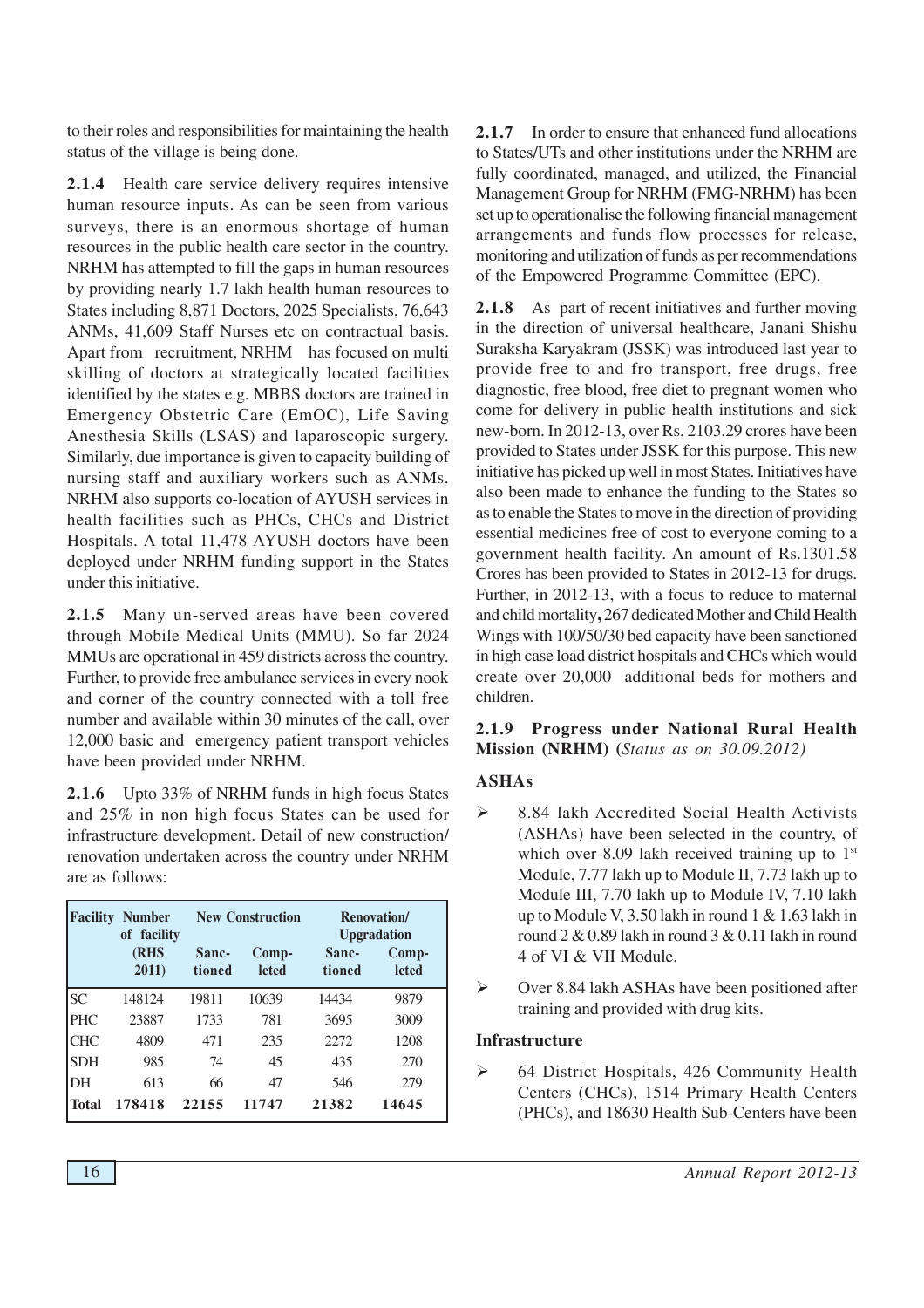taken up for new construction. Out of which construction of 49 DH, 189 CHCs, 668 PHCs and 8777 SCs have been completed.(As on 30.6.2012)

- 537 District Hospitals, 2105 Community Health Centers (CHCs), 3542 Primary Health Centers (PHCs), and 13402 Health Sub-Centers have been taken up for upgradation/renovation. Out of which upgradation/renovation of 274 DHs, 1159 CHCs, 2341 PHCs and 9276 SCs have been completed.(As on 30.6.2012)
- $\geq$  8199 PHCs are made functional round the clock (24x7) and 2552 facilities were operationalised as First Referral Units (FRUs).
- $\triangleright$  All 1.48 lakh Sub Centers (RHS 2011) in the country have been strengthened with untied fund of Rs. 10,000 each.

#### **Manpower**

 $\triangleright$  7,382 Doctors, 11,478 AYUSH Doctors, 2,131 Specialist, 66,407 ANMs, 32,278 Staff Nurses, 11,030 Paramedics and 4,894 AYUSH Paramedics have been appointed on contract by States to fill in critical gaps under NRHM.

#### **Management Support**

- District Programme Management Unit has been established in 638 districts with 570 District Programme Manager and 573 District Accountant are in position.
- Nearly, 4729 Block Programme Management Unit has been established with 3361 Block Managers in position to support the health system at blocks and below levels.

## **Mobile Medical Units**

• 2024 Mobile Medical Units (MMUs) are operational in different States, providing services in the interior areas covering 459 districts.

## **Immunization**

- $\triangleright$  Intense monitoring of Polio Progress Services of ASHA useful.
- $\triangleright$  JE vaccination completed in 11 districts in 4 states – 93 lakh children immunized during 2006-07. JE vaccination has been implemented in 26 districts of 10 states in 2007. The 11 districts of 4 states

where JE vaccination was carried out in 2006 have introduced JE vaccine in Routine Immunization to vaccinate new cohort between 1-2 years of age with booster dose of DPT.

- $\triangleright$  House tracking of polio cases and intense monitoring.
- $\triangleright$  Neonatal Tetanus declared eliminated from 7 states in the country.
- $\triangleright$  Full immunization coverage evaluated at 43.5% at the national level.(NFHS-III)
- Accelerated Immunization Programme taken up for EAG and NE State.

#### **Institutional Delivery**

 Janani Suraksha Yojana (JSY) is operationalised in all the States, 7.38 lakh women are benefited in the year 2005-06, 31.58 lakh in 2006-07, 73.28 lakh in 2007-08, 90.36 lakh in 2008-2009, 100.78 lakh in the year 2009-2010, 106.96 lakh in the year 2010-11, 109.37 lakh in the financial year 2011-12 and so far,50.43 lakh in the financial year 2012- 13.(upto sept.)

#### **Convergence**

- Over 35 lakh in 2006-07, 49.6 lakh in 2007-08, 58.1 lakh in 2008-2009, 58.7 lakh in year 2009-2010, 69.2 lakh in 2010-11, 72.11 lakh in 2011-12 and 35.23 lakh in 2012-13 so far Monthly Health and Nutrition Days being organized at the villages across the country.
- $\triangleright$  The States have constituted 503025 Village Health and Sanitation Committees. They are being involved in dealing with disease outbreak.
- Convergence with ICDS/Drinking Water/ Sanitation/NACO/PRIs ground work completed.
- Rogi Kalyan Samitis (RKSs) have been registered in 31,694 Health facilities (693 District Hospitals, 4847 CHCs, 1042 facilities other than CHCs above block level, 18,385 PHCs and 6,727 facilities above SC and below block level). A support of Rs. 5 lakh per DH, Rs. 1lakh per CHC and Rs. 1 lakh per PHC is given.
- $\triangleright$  School health programmes have been initiated in over 26 States.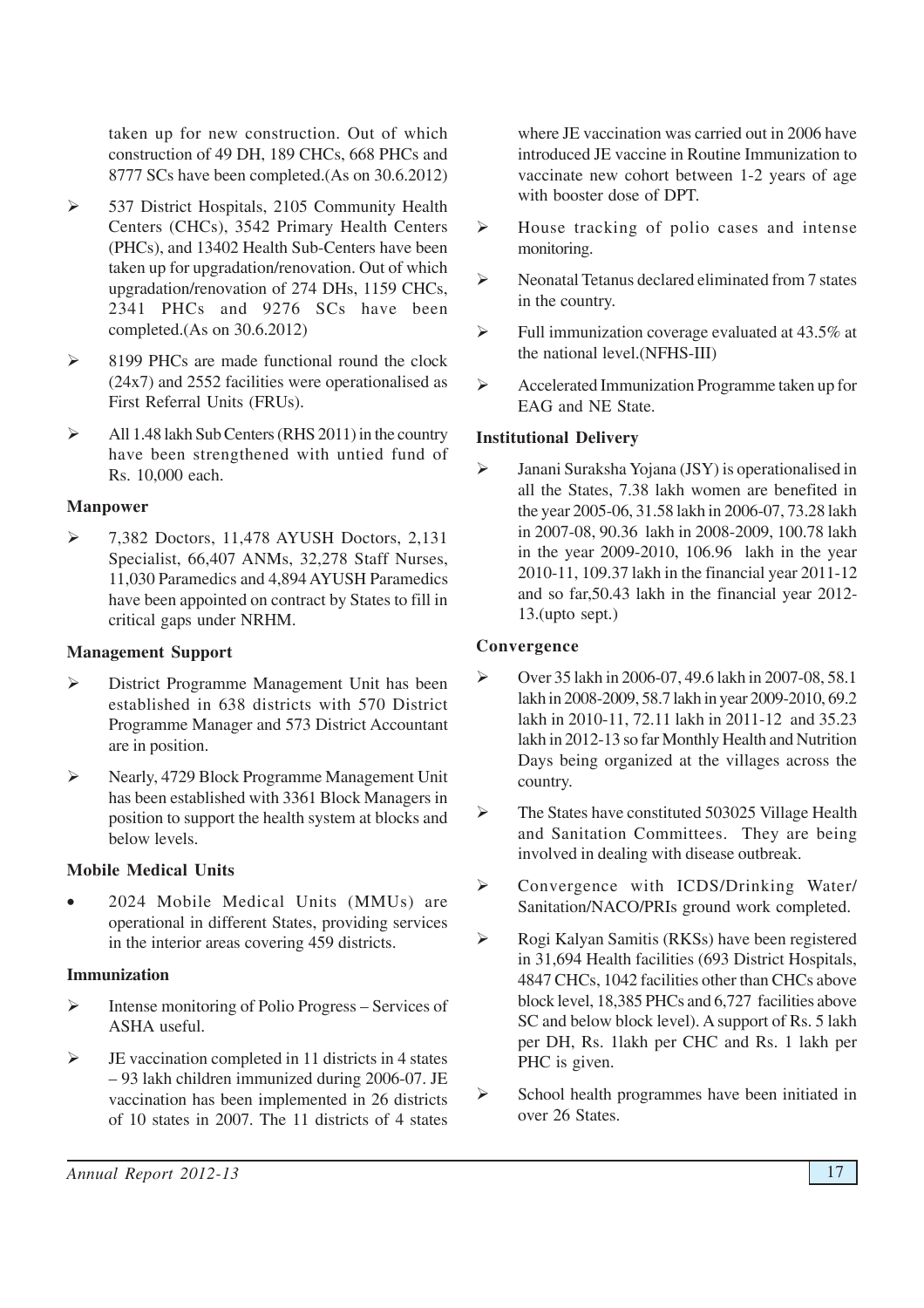#### **Health Action Plans**

- $\triangleright$  State PIPs have been received from 31 states during 2006-07, 35 in the year 2007-08, 2008-09, 2009-10 ,2010-11 and 35 State PIPs received in the current year 2011-12 Programme Implementation Plan (PIPs) of the States under NRHM has been apprised and funds being released for the year 2012- 13.
- $\triangleright$  The first cut of Integrated District Health Action Plans (DHAP) has been finalized for 636 districts.

## **Mainstreaming of AYUSH**

 Mainstreaming of AYUSH has been taken up in the State 15,782 AYUSH facilities are available at District and below district level health institutions. AYUSH person are part of State Health Mission / Society / RKS / ASHA training as members.

## **Trainings**

- $\triangleright$  Trainings in critical areas including Anesthesia, Skilled Birth Attendance (SBA) taken up for MOs/ ANMs. Integrated Skill Development Training for ANMs/ LMV/MOs, Training on Emergency Obstetrics care and No Scalpel Vasectomy (NSV) for MOs, Professional Development Programme for CMOs is on full swing.
- $\triangleright$  ANM Schools being upgraded in all States.
- $\triangleright$  New nursing schools taken up.

## **Health Resource Centres**

- National Health Systems Resource Centre (NHSRC) set up at the National level.
- Regional Resource Centre set up for NE.
- State Resource Centre being set up by States.

## **Monitoring and Evaluation**

- *Annual Common Review Mission:* So far 5 Common Review Mission are undertaken and the field visit of the 6th Review Mission was held between 2-9<sup>th</sup> November, 2012.
- *Joint Review Mission (JRM):* So far 8 JRMs were held focusing on maternal and child health.
- *Financial & Physical Monitoring System:* A Quarterly Financial & Physical Monitoring System has been instituted at national level to monitor the implementation of the Mission.
- *Concurrent Evaluation:* A Concurrent evaluation study was done by Inter National Institute for Population Studies on NRHM.
- *District Level Vigilance & Monitoring Committee (DLVMC):* States are asked to constituted these committees at district level to monitor the implementation of the Mission.

# **2.2 NATIONAL URBAN HEALTH MISSION (NUHM)**

The National Urban Health Mission (NUHM) as a sub-mission of National Health Mission (NHM) will meet health needs of the urban population with the focus on urban poor, by making available to them essential primary health care services and reducing out of pocket expenses for treatment. This will be done by investing in health professionals, appropriate technology, creating new & upgradation of existing infrastructure and strengthening the existing health care service delivery system.

NUHM would ensure the following:-

- Availability of resources for addressing the health problems in urban areas, especially among urban poor.
- Need based city specific urban health care system to meet the diverse health needs of the urban population with focus on urban poor and other vulnerable sections.
- Partnership with community for a more proactive involvement in planning, implementation, and monitoring of health activities.
- Institutional mechanism and management systems to meet the health-related challenges of a rapidly growing urban population.
- Framework for partnerships with NGOs, for profit and not for profit health service providers and other stakeholders.

NUHM would cover all cities/towns with a population of more than 50000. Towns below 50000 population will be covered under NRHM. It would cover urban population including slum dwellers; other marginalized urban dwellers like rickshaw pullers, street vendors, railway and bus station coolies, homeless people, street children, construction site workers, who may be in slums or on sites.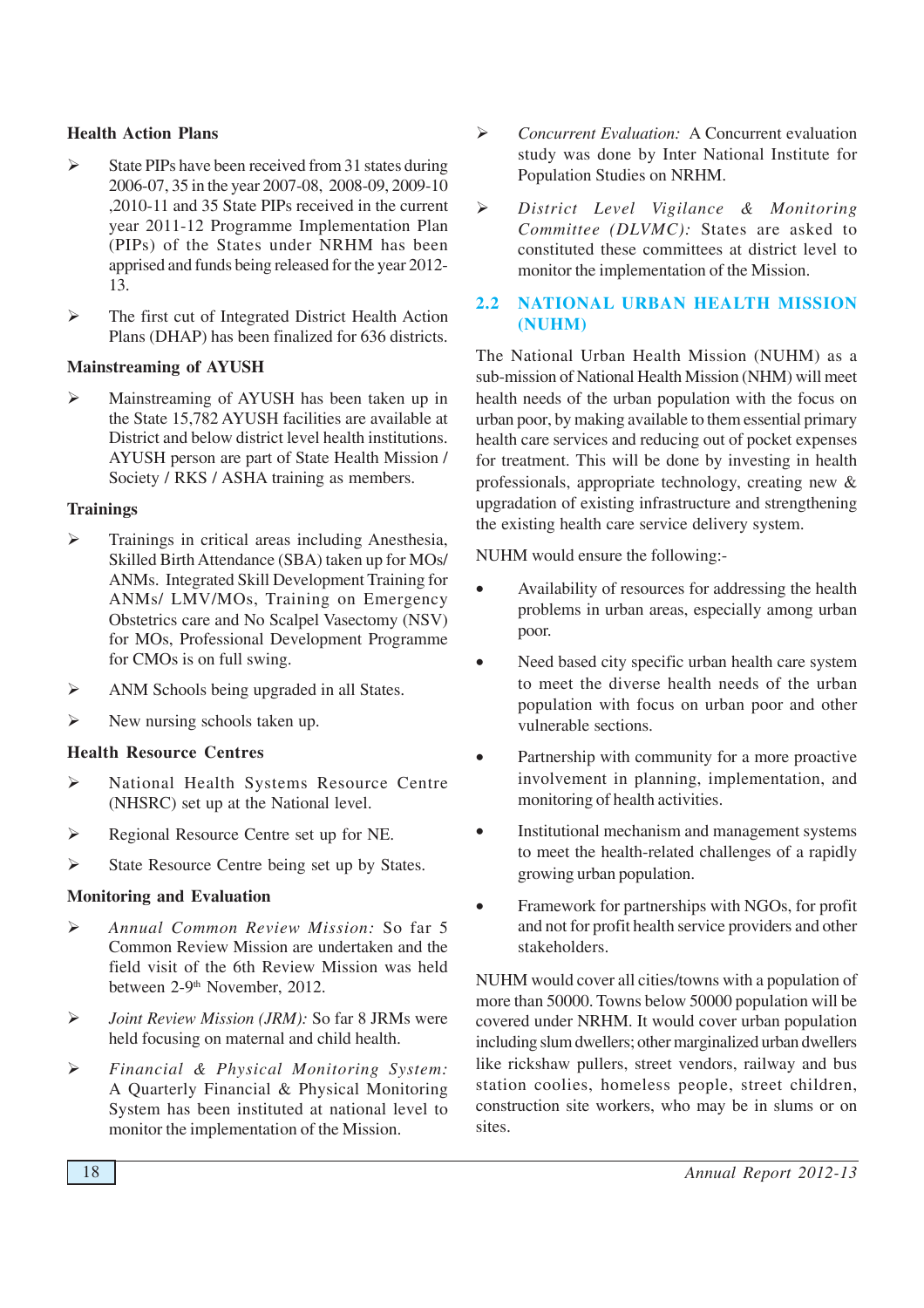The existing Urban Health Posts and Urban Family Welfare Centres would be taken as existing infrastructure under NUHM and will be considered for upgradation. All the existing human resources will then be suitably reorganized and rationalized.

# **2.3 HEALTH POLICY**

The social obligation for the government to ensure the highest possible health status of its population and as part of this, ensure that all people have access to quality health care has been recognized by a number of key policy documents. The preamble of the Bhore committee report (1946) began with the opening line-

"No individual should fail to secure adequate medical care because of inability to pay for it. In view of the complexity of modern medical practice, the health services should provide, when fully developed, all the consultant, laboratory and institutional facilities necessary for proper diagnosis and treatment."

This sentiment and aspiration gained international consensus with adoption of the Health for All Declaration at *Alma Ata* in 1978 which declared health as a fundamental human right. To quote: "The Conference strongly reaffirms that health, which is a state of complete physical, mental and social wellbeing, and not merely the absence of disease or infirmity, is a fundamental human right and that the attainment of the highest possible level of health is a most important world-wide social goal whose realization requires the action of many other social and economic sectors in addition to the health sector." And further more specifically it calls for "All governments should formulate national policies, strategies and plans of action to launch and sustain primary health care as part of a comprehensive national health system and in coordination with other sectors."

The policy directions of the Health for All declaration became stated policy of Government of India with the adoption of the National Health Policy Statement of 1983. Driven by this declaration there was some expansion of primary health care in the eighties. Further, the National Health Policy of 2002 and the Report of the Macro-Economic Commission on Health and Development (2005) were to emphasize a) the need to increase the total public health expenditure from 2 to 3% of the GDP, b) the need to strengthen the role of public sector in social protection against the rising costs of health care and the need to provide a comprehensive package of services

without reducing the prioritization given to women and children's health.

#### **2.3.1 Population Policy**

The National Population Policy (2000) not only focused on the unmet needs of contraception, but also stressed the need for an integrated service delivery for basic reproductive and child health care. Accordingly, the long terms goals set under this policy envisaged a reduction in Total Fertility Rate (TFR) to replacement levels, Infant Mortality Rate to <30/1000 live births and Maternal Mortality Ratio to <100/100,000 live births by 2010. Thus, an increased focus on basic Reproductive and Child Health Services was ushered in as a thrust area under this policy.

It was in this context that the National Rural Health Mission was launched and this was the main programme of the 11<sup>th</sup> Plan period. The National Rural Health Mission had as its goal the "Attainment of universal access to equitable, affordable and quality health care, which is accountable and responsive to the needs of the people". The NRHM focus is on strengthening states to achieve comprehensive primary health care- understood to mean all the care provided within district health systems.

To address the primary health care needs of the urban poor, particularly those living in slums and vulnerable populations, the Government of India proposes to launch National Urban Health Mission (NUHM) in the 12<sup>th</sup> Plan under an overarching umbrella of National Health Mission. This will thus ensure coverage of entire communityincluding both rural and urban areas. The thrust in the  $12<sup>th</sup>$  Plan is to strengthen primary health care to move towards the goal of universal health care.

#### **2.4 NATIONAL COMMISSION ON POPULATION**

In pursuance of the objectives of the National Population Policy 2000, the National Commission on Population was constituted in May 2000 to review, monitor and give directions for the implementation of the National Population Policy (NPP), 2000. The first meeting of the Commission was held on 23.07.2000 and the then Hon'ble Prime Minister had announced the formation of an Empowered Action Group within the Ministry of Health and Family Welfare for paying focused attention to States with deficient national socio-demographic indices and establishment of National Population Stabilization Fund [Jansankhya Sthirata Kosh] to provide a window for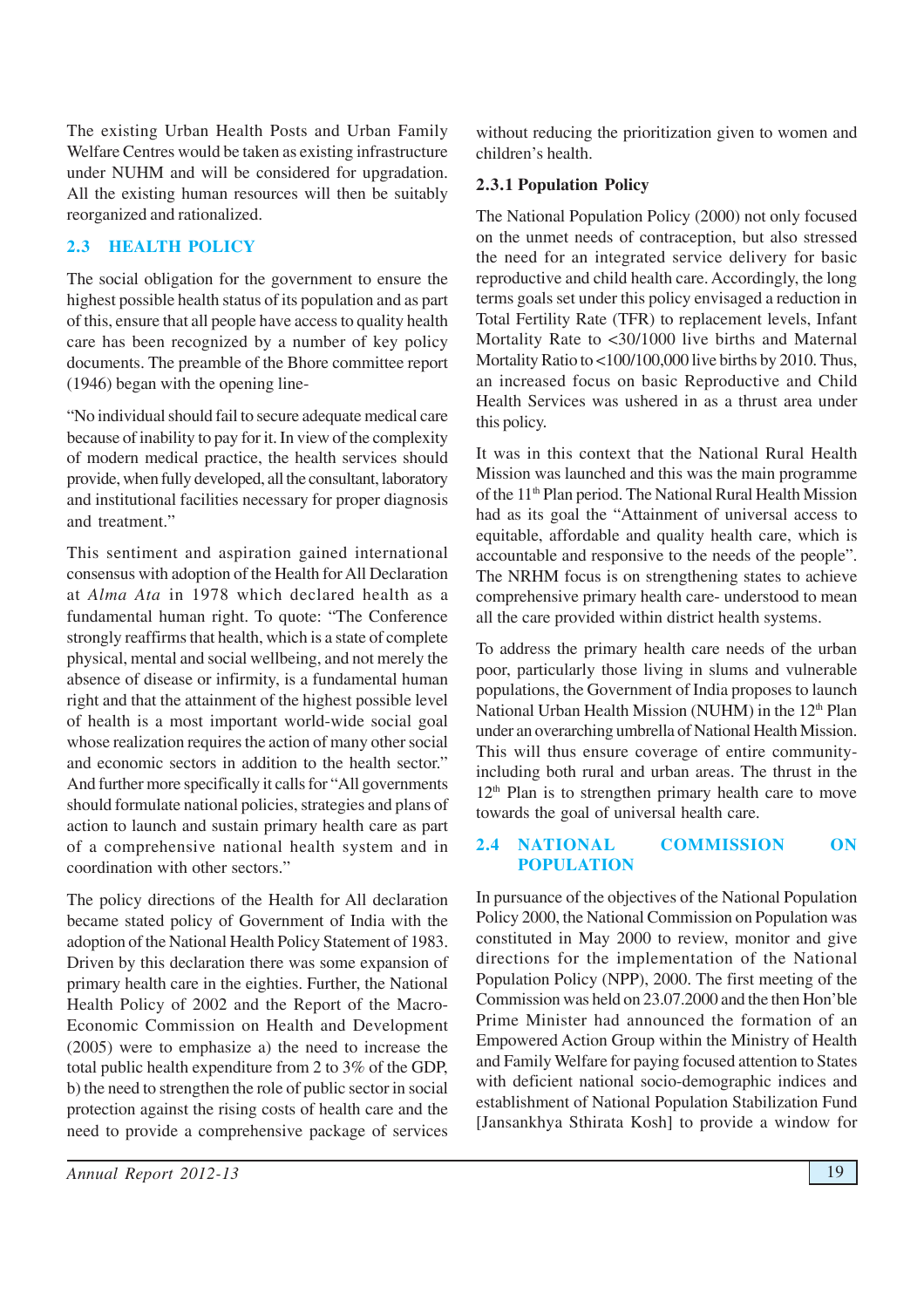canalizing monies from national voluntary sources to specifically aid projects designed to contribute to population stabilization.

The National Commission on Population was reconstituted in April 2005 with 40 members under the Chairmanship of the Hon'ble Prime Minster. Minister of Health & FW and the Deputy Chairman of the Planning Commission are Vice Chairmen of the Commission. The present membership also includes the Chief Ministers of the States of Uttar Pradesh, Madhya Pradesh, Rajasthan, Bihar, Jharkhand, Kerala and Tamil Nadu.

The reconstituted National Commission on Population had decided on the following:

- There should be Annual Health Survey of all districts which could be published annually so that health indicators at district level are periodically published, monitored and compared against benchmarks.
- Setting up of five groups of experts for studying the population profile of the States of Bihar, Uttar Pradesh, Rajasthan, Madhya Pradesh and Odisha to identify weaknesses in the health delivery systems and to suggest measures that would be taken to improve the health and demographic status of the States.

#### **Annual Health Survey (AHS)**

The first round of Annual Health Survey (AHS) was got conducted by the Ministry of Health & Family welfare through the Office of Registrar General of India (RGI), during 2010-11 in 284 districts of 8 Empowered Action Group (EAG) States namely Bihar, Jharkhand, Uttar Pradesh, Uttarakhand, Madhya Pradesh, Chhattisgarh, Rajsthan, Odisha and Assam.

Key results on some of the AHS indicators have been released in the form of State-wise Bulletins by the Office of RGI on 10-08-2011, which contain district level data on Crude Birth Rate, Crude Death Rate, Infant Mortality Rate, Neo-Natal and Post Neo-Natal Mortality Rate, Under 5 Mortality Rate, Sex Ratio at birth, Sex Ratio (0- 4 years) and overall Sex Ratio. In addition, the Maternal Mortality Ratio has also been released for a group of districts in each of the State.

The Survey was conducted during 2010-11; the reference period for the data is 2007-09.

## **Expert Groups**

Five groups of experts were constituted for studying the population profile of the States of Bihar, Uttar Pradesh, Rajasthan, Madhya Pradesh and Odisha. The draft reports of the expert groups have been received in the Commission and examined for correctness of the demographic data and then sent to the concerned five States for the following: -

- Commenting on the report of the expert group.
- Provide an update on what they are doing for stabilization of population under NRHM.
- Prepare a presentation on their work on Population Stabilization for the next meeting of the NCP.

The Commission has been providing policy support to the population stabilization efforts under overall framework of implementation of NRHM by the states. The Commission has come out with a number of publications in collaboration with Registrar General of India and Institute of Economic Growth, which provides valuable inputs on future demographic trends, challenges and suggestive measures for achieving population stabilization as envisaged in NPP 2000 and NRHM goals.

The second meeting of the Commission was held on  $21<sup>st</sup>$ October 2010 under the Chairmanship of Prime Minister. The Commission deliberated upon population stabilization issue amongst other issues and after deliberation, the Commission adopted the following resolution with broad consensus recommending the key points for the stakeholders as follows :

#### • **According Priority**

- o Population Stabilization should be accorded high priority.
- o Chief Ministers should provide leadership to the promotion of small family norm.
- o Social experts, social scientists and communication experts should be involved.
- o A safe motherhood campaign should be carried out on the lines of pulse polio programme, with focus on population issues.

#### • **Programmatic Interventions**

o IEC Campaign should be revitalized vigorously.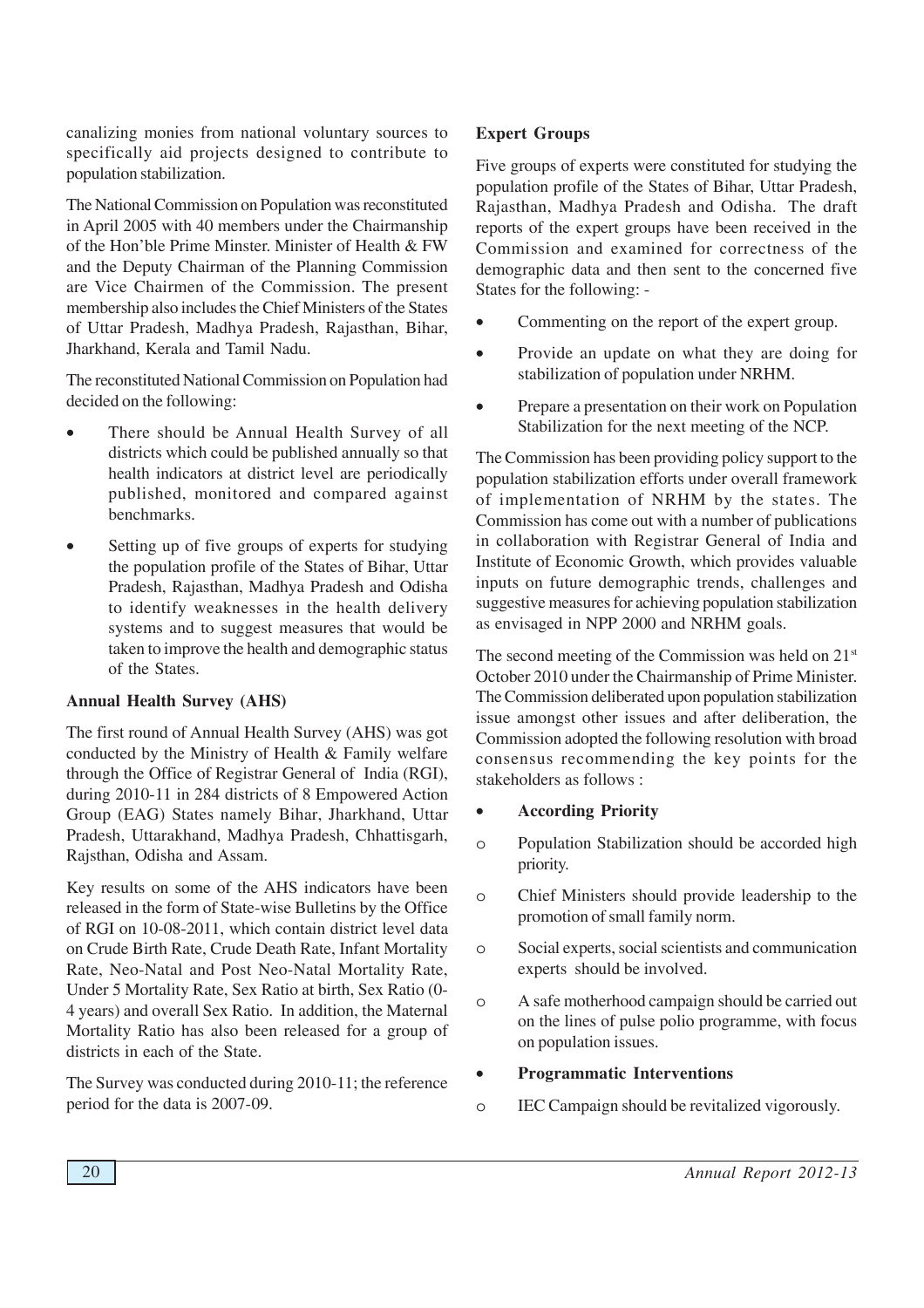- o Undertake strategy to meet the unmet need for family planning services.
- o Strengthen Public Health services and facilities like clean toilets, water, electricity, etc.
- o Strengthen Post Partum family planning services at all centres where deliveries takes place.
- o Focus to be on Delay of age at marriage, delay in birth of first child and promotion of birth spacing between children.
- o Availability of medicines at all Public Health Facilities.
- o Involve AYUSH Doctors in family planning programmes.

## • **Inter – sectoral Co-ordination**

- o Ministries of HRD, WCD and Panchayati Raj should be actively involved in population stabilization programmes.
- o Utmost attention to be given for education, particularly of girls.
- o Education regarding family life including reproductive and sexual health issues at a younger age be given to adolescents to further empowerment of women.
- o Interventions to improve nutritional status, particularly pregnant mothers to be strengthened.
- o Institutions and Hospitals run by institutions like ESI, Railways and Defence Services should be involved in family planning services.

## • **Other Interventions**

- o Raising of legal age at marriage of girls be considered.
- o Gender to be included in medical education.
- o NGOs working among members of Muslim Community maybe actively involved in enhancing awareness regarding small family norms.
- o Emphasis on research to develop more innovative contraceptives to expand available contraceptive choices.
- o Availability of funds for health sector, as well as for family planning should be increased.

# **2.5 JANSANKHYA STHIRATA KOSH (JSK)**

The National Population Stabilisation Fund was constituted under the National Commission on Population in July 2000. Subsequently it was transferred to the Department of Health and Family Welfare in April 2002. It was renamed and reconstituted as Jansankhya Sthirata Kosh (JSK) under the Societies Registration Act (1860) in June 2003.The General Body of JSK is chaired by the Minister for Health and Family Welfare, while the Governing Board is chaired by Secretary (H&FW). The Executive Director is the Chief Executive Officer of the Kosh.

JSK has undertaken a number of initiatives for population stabilization which in brief are as follows:

#### **Prerna Strategy:**

The strategy was launched by JSK in 2008 and is in operation in seven high focus states of Odisha, Bihar, Uttar Pradesh, Madhya Pradesh, Chhattisgarh, Jharkhand and Rajasthan.

The strategy recognizes and awards the eligible young BPL couples from backward districts of the country, who have broken the stereotype of early marriage and early child birth and helped change mindsets.

According to this scheme, the girl should have been married after 19 years of age and given birth to the first child at least after 2 years of marriage, the couple will get an award of Rs. 10000/- if it is Boy child or Rs.12000/- if it is Girl child. If the birth of second child is after 3 years of first child birth and either parent voluntarily accept permanent method of family planning within one year of the birth of the second child, couple will get additional Rs. 5000/- if boy child and Rs. 7000/- if girl child. The scheme is only for BPL families. The eligible couples will be awarded up to Rs.19,000/- in the form of National Saving Certificates and given certificate at a widely publicized and well attended function in the District.

The strategy has identified and awarded 219 couples till September, 2012 from remote and backward districts of Chhattisgarh, Uttar Pradesh and Bihar. Many more awaiting for award in the financial year 2012-13.

#### **Santushti Strategy:**

Santushti is a Scheme of Jansankhya Sthirata Kosh (JSK) for high populated states of India viz Bihar, Uttar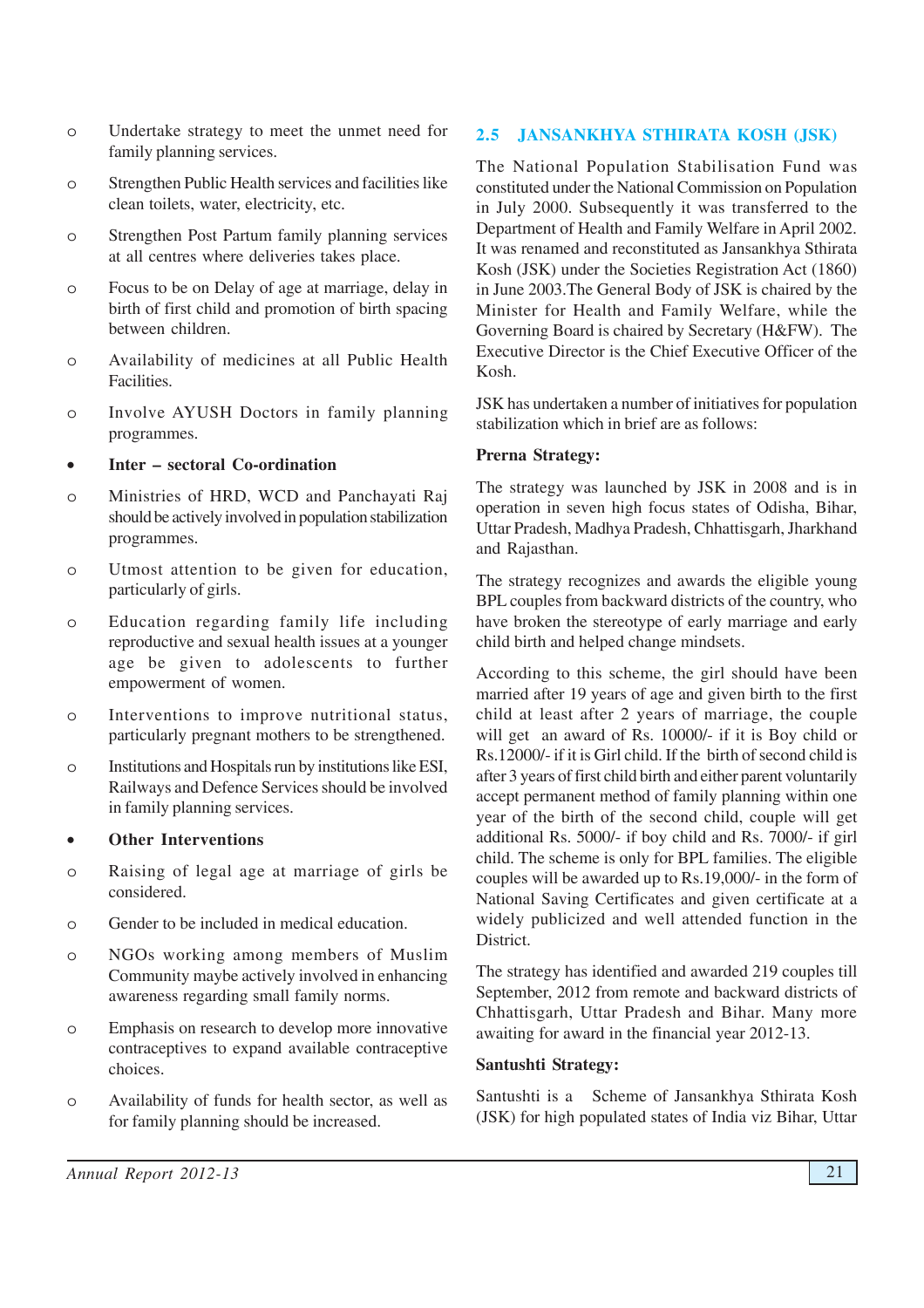Pradesh, Madhya Pradesh, Rajasthan, Jharkhand, Chhattisgarh & Odisha. Under this scheme, Jansankhya Sthirata Kosh, invites private sector gynecologists and vasectomy surgeons to conduct operations in Public Private Partnership mode.

According to this Scheme, an accredited private Nursing Home/ Hospital (*Quality assurance manual for Sterilization services*), can sign a MoU with JSK. Upon signing the MoU Pvt. Hospitals/NH shall be entitled for incentive, whenever it conducts 10 or more Tubectomy/ Vasectomy cases in a month.

Following are the recent changes of the Santushti Strategy:

- 1. Accredited Private Hospitals/Nursing Homes, who conduct 10 Tubectomy (Female Sterilisation) and Vasectomy (Male Sterilisation) operations in a month, will be eligible for payment under Santushti Strategy.
- 2. Private facilities conforming to the aforesaid criteria are entitled to claim Rs.1500/- per case from NRHM funds while additional amount of Rs.500/- per case will be paid by JSK.
- 3. Now there is also a provision for payment of wage compensation to the clients undergoing sterilisation operations equal to the sum paid to them in the public facility. i.e. Rs.600/-for Tubectomy and Rs.1100/- for Vasectomy clients.

services have been included. Empanelled Private Health Service Providers providing the Safe Abortion services to the client will be paid Rs.600/- per case. This will be applicable for all types of first trimester abortions inclusive of undertaking resuscitative measures in deserving cases. Similarly, for every IUCD insertions, the providers will be paid Rs.300/-per case while the motivator will be paid Rs.100/-per case after one month follow up of the clients.

## **2.5.1 National Helpline: Toll Free-1800-11-6555**

National Helpline service on reproductive health, mother health, child health, sexual health, adolescents health, infertility, contraception, and family planning etc. aims to reach out to adolescent, about to be married and newly married couples and who do not have easy access to reliable information on the above issues.

Till august, 2012 approximately 5 lakh calls have been received. The maximum numbers of queries being received are on the issues related to contraception, pregnancy, sexual health and infertility. Strict quality checks are in place to ensure high quality service. Extensive publicity has been taken up to promote the Helpline number.

| <b>Type of</b><br><b>Service</b> | <b>Type of</b><br>facility | <b>Incentive</b><br>to the Providers | <b>Motivators</b><br>(Rs.) | <b>Wage compensation</b><br>to the beneficiaries<br>(Rs.) | <b>Total</b><br>(Rs)                                                       |
|----------------------------------|----------------------------|--------------------------------------|----------------------------|-----------------------------------------------------------|----------------------------------------------------------------------------|
| Tubectomy                        | Private                    | 1850/-                               | $150/-$                    | $600/-$                                                   | 2600/- (1500/- from NRHM Fund<br>$\&$ rest amount will be provided by JSK) |
| Vasectomy                        | Private                    | 1800/-                               | $200/-$                    | $1100/-$                                                  | 3100/- (1500/- from NRHM Fund and<br>rest amount will be provided by JSK)  |

- 4. Henceforth, to streamline the functioning, Tripartite MoU will be between Private Health Provider, State Health Society and JSK.
- 5. All the reputed NGOs working in the state may also be eligible to participate in the Scheme if they will fulfill requisite criteria for quality assurance.
- 6. For 20 identified districts of Bihar, UP, MP and Rajasthan, Safe abortion and IUCD insertions

## **2.5.2 World Population Day, 2012**

As part of its awareness and advocacy efforts on population issues, Jansankhya Sthirata Kosh (JSK) organized a series of advocacy events on the occasion of World Population Day, July 11, 2012. The events were organized to capitalize upon the global efforts at the Family Planning Summit in London. These included three key events: a Walkathon and National Conference for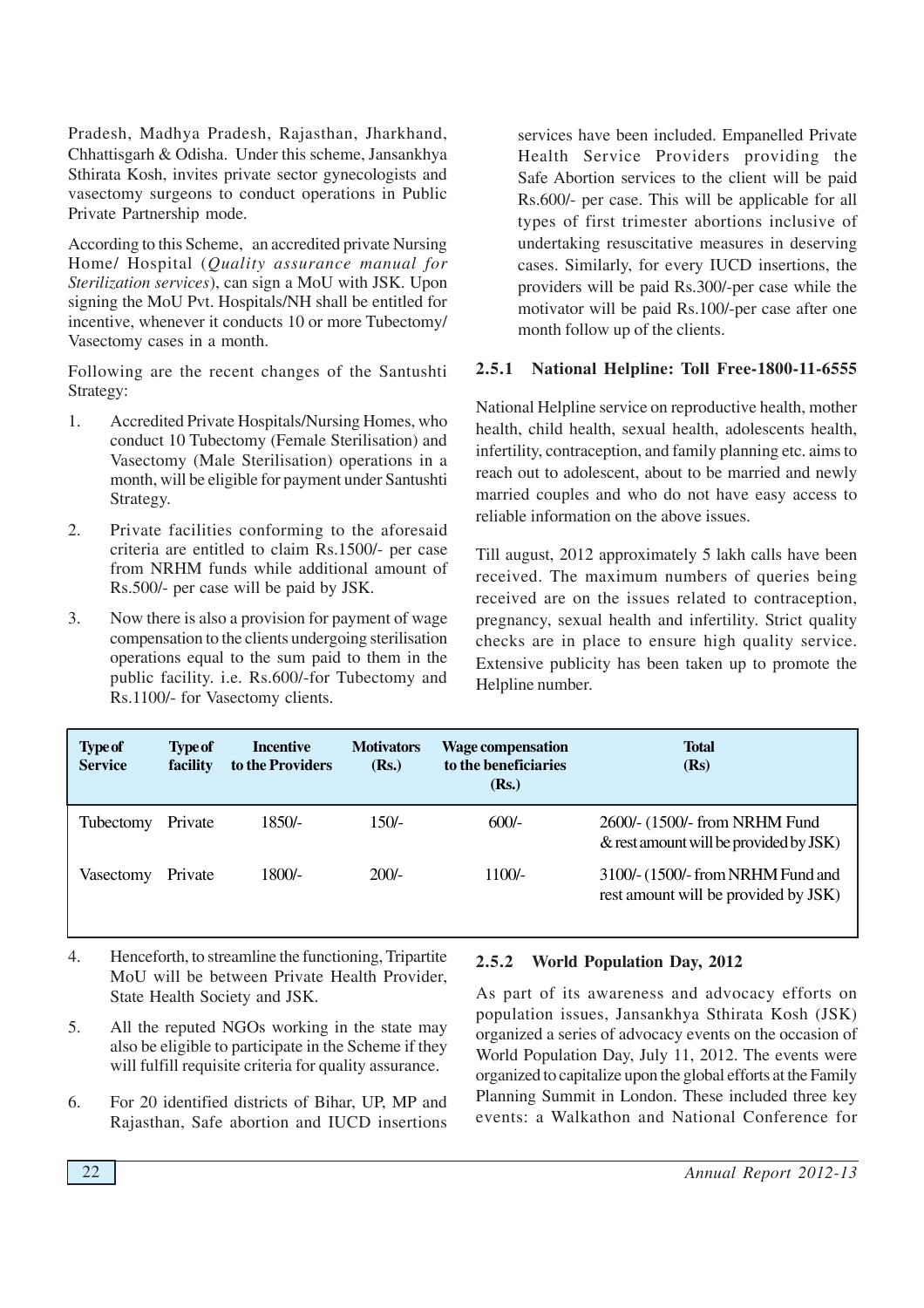Population Action led by JSK, and in the evening a small Focused Group Discussion with the Members of Parliament to garner their engagement for family planning (FP), organized by JSK in collaboration with Citizens' Alliance.

# **2.5.3 GIS mapping**

As part of this initiative, JSK mapped 450 districts in India through a unique amalgamation of Geographical Information System (GIS) maps and Census data. The mapping gives a picture of each district, its sub-divisions and the population of every village along with the distance to the health facility. The maps highlight inequities in coverage down to the village to enable resources to be targeted where they are needed the most.

# **2.6 FAMILY PLANNING INSURANCE SCHEME**

India is the first country that launched a National Family Planning Programme in 1952, emphasizing fertility regulation for reducing birth rates to the extent necessary to stabilize the population at a level consistent with the socio-economic development and environment protection. Since then the demographic and health profiles of India have steadily improved.

## **2.6.1 Government of India Scheme to Compensate Acceptors of Sterilization for Loss of Wages**

With a view to encourage people to adopt permanent method of Family Planning, Government has been implementing a Centrally Sponsored Scheme since 1981 to compensate the acceptors of sterilization for the loss of wages for the day on which he/she attended the medical facility for undergoing sterilization.

Under the Scheme compensation for loss of wages to acceptors of sterilization was revised with effect from 31/1/2006 and has been further improved with effect from 7/9/07. Revision in the compensation package to boost to male participation in family planning i.e Vasectomy form existing Rs.800/- to 1500/- and Tubectomy from Rs.800/- to Rs. 1000/- in Public facilities and to Rs.1500/- for both Vasectomy and Tubectomy in accredited private health facilities to all categories in High Focus stated and BPL/SC/ST in accredited private health facilities all population as BPL/SC/ST and Above Poverty Line(APL) and health facilities at public/accredited private institution has been improved.

Apart from providing for cash compensation to the acceptor of sterilization for loss of wages, transportation, diet, drugs, dressing etc out of the funds released to States/ UTs under this scheme, some States/UTs were for treatment of post-operative complications attributable to the procedure of sterilization, as under:-

- **i)** Rs.50,000/- per case of death.
- **ii)** Rs.30,000/- per case of incapacitation.
- **iii)** Rs.20,000/-per case of cost of treatment of serious post operation complication.

Any liability in excess of the above limit was to be borne by the State/UT/NGO/ Voluntary Organization concerned from their own resources.

The Hon'ble Supreme Court of India in its Order dated 1.3.2005 in Civil Writ Petition No. 209/2003 (Ramakant Rai V/s Union of India) has, *inter alia*, directed the Union of India and States/UTs for ensuring enforcement of Union Government's Guidelines for conducting sterilization procedures and norms for bringing out uniformity with regard of sterilization procedures by:

**I.** Creation of panel of Doctors/health facilities for conducting sterilization procedures and laying down of criteria for empanelment of doctors for conducting sterilization procedures.

**II**. Laying down of checklist to be followed by every doctor before carrying out sterilization procedure.

**III**. Laying down of uniform proforma for obtaining of consent of person undergoing sterilization.

**IV**. Setting up of Quality Assurance Committee for ensuring enforcement of pre and post-operative guidelines regarding sterilization procedures.

**V.** Bringing into effect an Insurance Policy uniformly in all States for acceptors of sterilizations etc.

The above directions have all been taken into consideration and consolidated in the updated manuals on Standards and Quality Assurance in Sterilization Services available on the Ministry's website (www.mohfw.nic.in). The Family Planning Insurance Scheme is one of the initiatives launched under direction from the Hon'ble Supreme Court w.e.f from 29<sup>th</sup> November, 2005.

Under the existing Government Scheme no compensation was payable for Failure of Sterilization, and No Indemnity cover was provided to Doctors/Health Facilities providing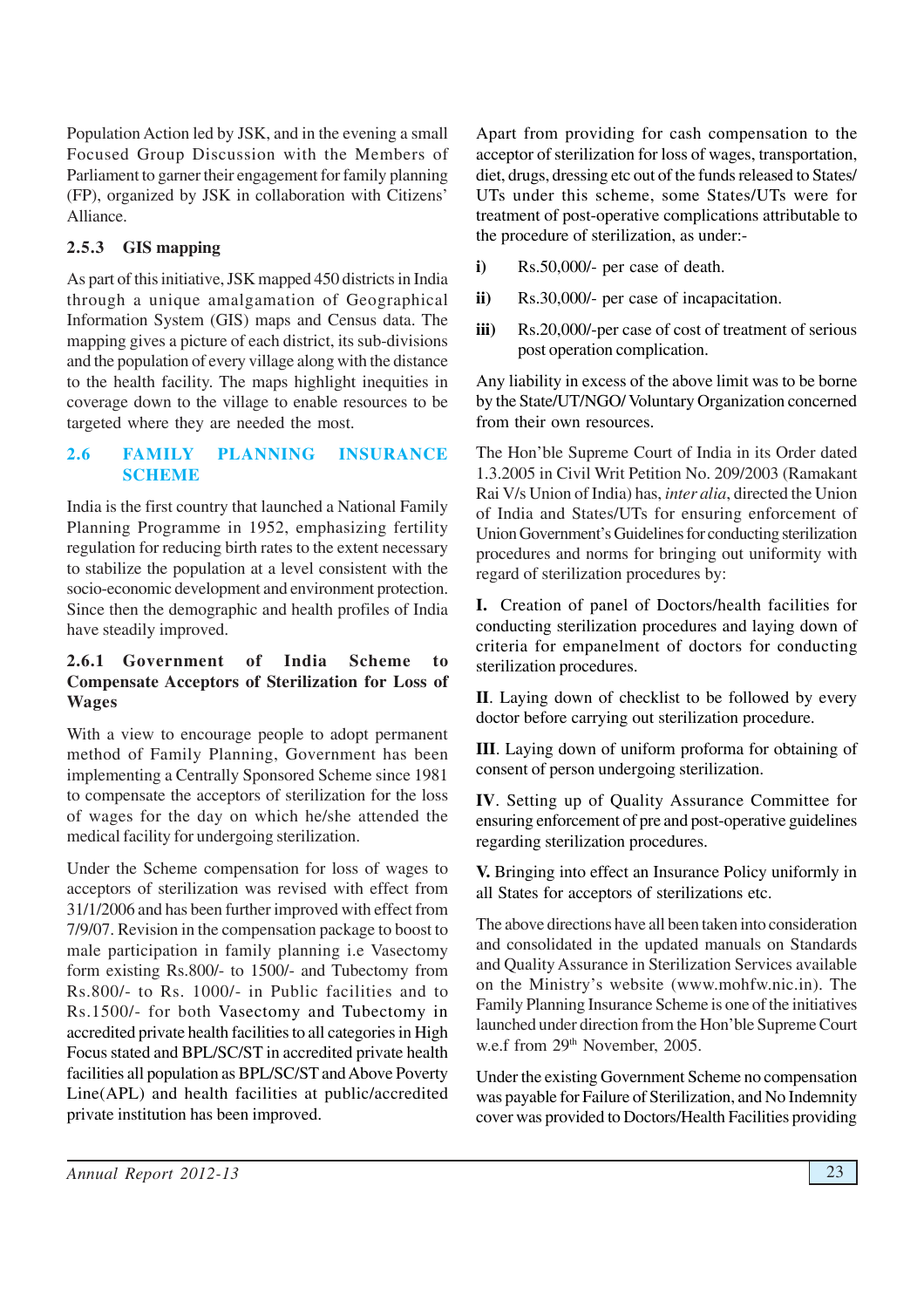professional services for conducting sterilization procedures etc. There was a great demand in the States for Indemnity Insurance cover to Doctors/Health Facilities, since many Govt. Doctors are currently facing litigation due to claims of clients for compensation due to failure of sterilization. This has led to reluctance among the Doctors/Health Facilities to conduct Sterilization operations.

## **2.6.2 Family Planning Insurance Scheme w.e.f. 29th November, 2005 (First Year)**

With a view to do away with the complicated process of payment of ex-gratia to the acceptors of Sterilisation for treatment of post operative Complications, or Death attributable to the procedure of sterilization, the Family Planning Insurance Scheme (FPIS) was introduced w.e.f 29th November, 2005 with Oriental Insurance Company, to take care of the cases of failure of Sterilization, Medical Complications or Death resulting from Sterilization, and also provide Indemnity Cover to the Doctor / Health Facility performing Sterilization procedure, as follows:-

#### **Section I:**

| <b>Section</b>  | <b>Coverage</b>                                                                                         | Limits          |
|-----------------|---------------------------------------------------------------------------------------------------------|-----------------|
| a)              | Death due to Sterilization in hospital:                                                                 | Rs.1,00,000/-   |
| b)              | Death due to Sterilization within<br>30 days of discharge from hospital                                 | Rs.30,000/-     |
| $\mathcal{C}$ ) | Failure of sterilization (including<br>first instance of conception after                               |                 |
|                 | sterilization).                                                                                         | Rs.20,000/-     |
| d)              | Expenses for treatment of medical<br>complications due to sterilization<br>operation (within 60 days of |                 |
|                 | operations)                                                                                             | $Rs.20,000/$ -* |
|                 | Total liability of the Insurance Company shall not exceed                                               |                 |
|                 | Rs. 9 crore in a year under each Section.                                                               |                 |

*(\*To be reimbursed on the basis of actual expenditure incurred, not exceeding Rs.20,000.)*

#### **Section II:**

All the doctors/health facilities including doctors/health facilities of Central, State, Local-Self Governments, other public sectors and all the accredited doctors/health facilities of non-government and private sectors rendering Family Planning Services conducting such operations shall stand indemnified against the claims arising out of failure of sterilization, death or medical complication resulting therefrom upto a maximum amount of Rs. 2 lakh per doctor/health facility per case, maximum upto 4 cases per year. The cover would also include the legal costs and actual modality of defending the prosecuted doctor/ health facility in Court, which would be borne by the Insurance Company within certain limits.

# **2.6.3 Revised Scheme w.e.f. 29th November, 2006 (Second Year)**

This scheme was renewed with Oriental Insurance Company w.e.f. 29-11-06 with modification in the limits and payment procedure.

## **2.6.4 Revised Scheme w.e.f. 1st January, 2012 (Seventh Year)**

This scheme has been continuously revised and renewed. Presently, the Insurance Company is ICICI Lombard.

| <b>Section</b> |                           | <b>Coverage</b>                                                                                                                                                                                   | <b>Limits</b>              |
|----------------|---------------------------|---------------------------------------------------------------------------------------------------------------------------------------------------------------------------------------------------|----------------------------|
| I              |                           | <b>IA</b> Death following sterilization<br>(inclusive of death during process<br>of sterilization operation) in hospital<br>or within 7 days from the date of<br>discharge from the hospital.     | Rs. 2,00,000/-             |
|                | $\mathbf{I}\mathbf{B}$    | Death following sterilization<br>within 8-30 days from the date<br>of discharge from the hospital.                                                                                                | Rs. 50,000/-               |
|                | $\mathbf{I}^{\mathbf{C}}$ | Failure of Sterilization                                                                                                                                                                          | Rs 25,000/-                |
|                | D                         | Cost of treatment in hospital<br>and upto 60 days arising out<br>of Complication following<br>Sterilization operation (inclusive<br>of complication during process<br>of sterilization operation) | Actual<br>not<br>exceeding |
|                |                           | from the date of discharge.                                                                                                                                                                       | Rs 25,000/-                |
| π              |                           | Indemnity Insurance per<br>Doctor/facility but not more than Rs. 2 Lakh<br>4 cases in a year.                                                                                                     | Upto<br>per claim          |

*Total Liability of the Insurance Company shall not exceed Rs.25 crore in a year under Section-I and Rs. 1 crore under Section-II.*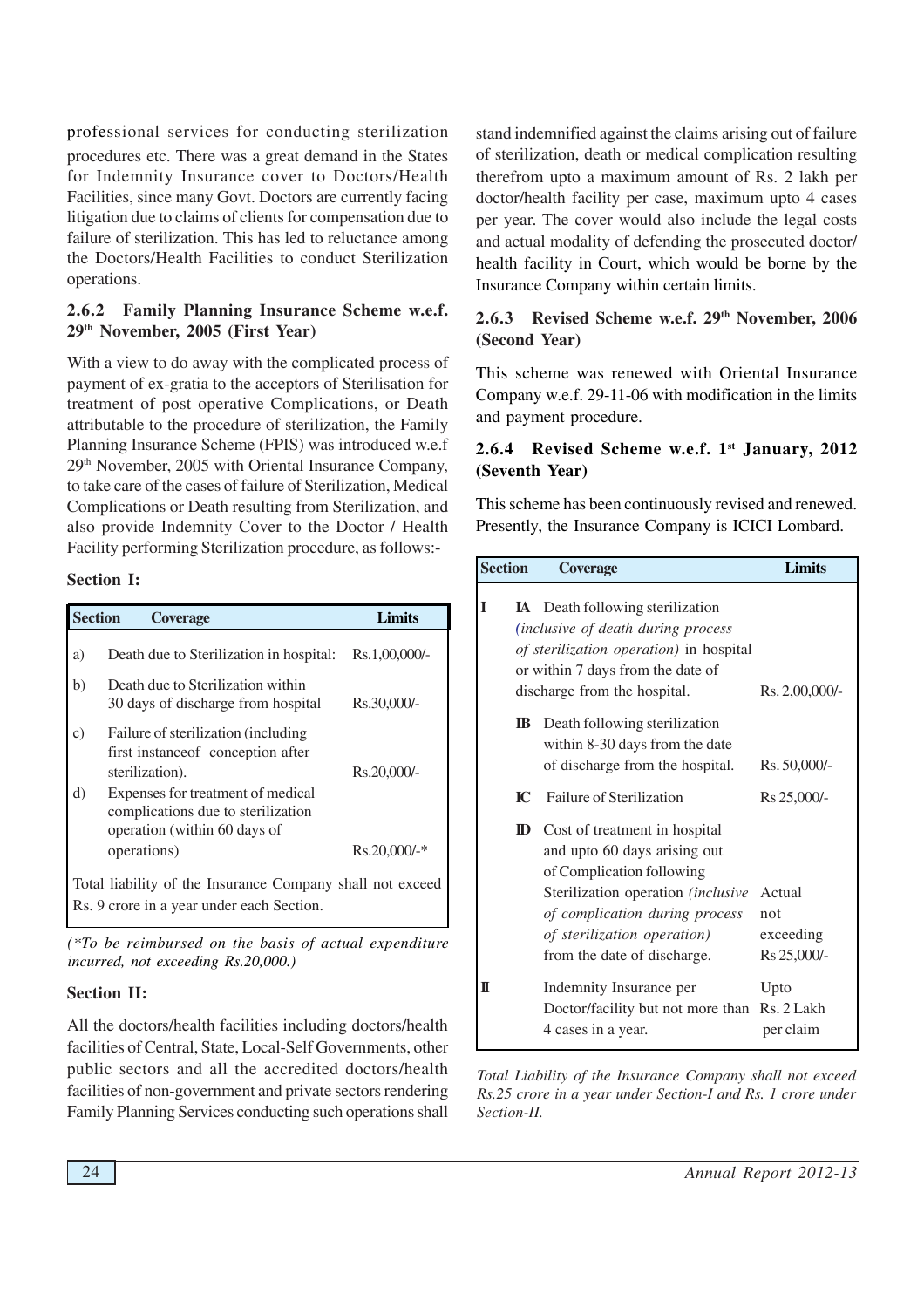## **2.7 REVISED COMPENSATION SCHEME FOR ACCEPTORS OF STERILIZATION**

Government has been implementing a Centrally Sponsored Scheme since 1981 to compensate the acceptors of sterilization for the loss of wages for the day on which he/she attended the medical facility for undergoing sterilization. This compensation scheme for acceptors of sterilization services was revised with effect from 31.10.2006 and has been further improved with effect from 07.09.2007. Breakup of compensation scheme provided below:

five) in the unorganized sector. The scheme is presently being implemented in 25 States/UTs.

#### **2.9 PRE-CONCEPTION AND PRE-NATAL DIAGNOSTIC TECHNIQUES (PROHIBITION OF SEX SELECTION) ACT, 1994**

#### **Adverse Child Sex-ratio in India**

The Child Sex Ratio (CSR) for the age group of 0-6 years as per the 2011 census (provisional) has dipped further to 914 girls as against 927 per thousand boys recorded in 2001 Census. This is the worst dip since 1947.This

| <b>Category</b>                | <b>Breakage of</b><br>the Compensation<br>package | <b>Acceptor</b> | <b>Motivator</b> | <b>Drugs</b> and<br>dressings | <b>Surgeon</b><br>charges | <b>Anaesthetist</b>            | <b>Staff</b><br>nurse | OT/<br>technician<br>helper | Refresh-<br>ment | Camp<br>manage-<br>ment | <b>Total</b> |
|--------------------------------|---------------------------------------------------|-----------------|------------------|-------------------------------|---------------------------|--------------------------------|-----------------------|-----------------------------|------------------|-------------------------|--------------|
| High<br>focus<br>states        | VAS - ALL<br>TUB - ALL                            | 1100<br>600     | 200<br>150       | 50<br>100                     | 100<br>75                 | $\overline{\phantom{a}}$<br>25 | 15<br>15              | 15<br>15                    | 10<br>10         | 10<br>10                | 1500<br>1000 |
| Non<br>High<br>focus<br>states | <b>VAS-ALL</b><br>TUB (BPL $+$<br>SC/ST only)     | 1100<br>600     | 200<br>150       | 50<br>100                     | 100<br>75                 | 25                             | 15<br>15              | 15<br>15                    | 10<br>10         | 10<br>10                | 1500<br>1000 |
|                                | TUB (APL)                                         | 250             | 150              | 100                           | 75                        | 25                             | 15                    | 15                          | 10               | 10                      | 650          |

## **For Public (Government) Facilities**

#### **For Private Facilities**

| <b>Category</b>   | <b>Type of operation</b>  | <b>Facility</b> | <b>Motivator</b> | <b>Total</b> |
|-------------------|---------------------------|-----------------|------------------|--------------|
| High focus states | Vasectomy (ALL)           | 1300            | 200              | <b>1500</b>  |
|                   | Tubectomy (ALL)           | 1350            | 150              | <b>1500</b>  |
| Non High focus    |                           |                 |                  |              |
| states            | Vasectomy (ALL)           | 1300            | <b>200</b>       | <b>1500</b>  |
|                   | Tubectomy $(BPL + SC/ST)$ | 1350            | 150              | <b>1500</b>  |

## **2.8 HEALTH INSURANCE SCHEME**

The Government of India has made a provision for development of Health Insurance Scheme for below Poverty Line (BPL) families under the framework of National Rural Health Mission (NRHM). The Ministry of Health and Family Welfare subsidize the cost of the annual premium up to 75% subject to a maximum of Rs. 300 per BPL family for this Scheme.

The Rastriya Swasthya Bima Yojana (RSBY) being administered by Ministry of Labour & Employment provides for smart card based cashless health insurance cover for Rs. 30000 per annum to BPL families (a unit of negative trend reaffirms the fact that the girl child is more at risk than ever before. Except for the states of Himachal Pradesh (906), Punjab (846), Chandigarh (867), Haryana (830), Mizoram (971), Tamil Nadu (946), Andaman & Nicobar Islands (966), the CSR has shown a declining trend in 22 States and 5 UTs. States/ UTs with Child Sex Ratio of 951 and above have reduced from 18 to 9. The steepest fall of 82 points is in J& K and the largest increase of 48 points is in Punjab.

Jammu and Kashmir, Maharashtra and Haryana have had the worst 30 year decline in child sex ratios. Among the larger States, Chhattisgarh has the highest Child Sex Ratio of 964 followed by Kerala with 959. Haryana (830)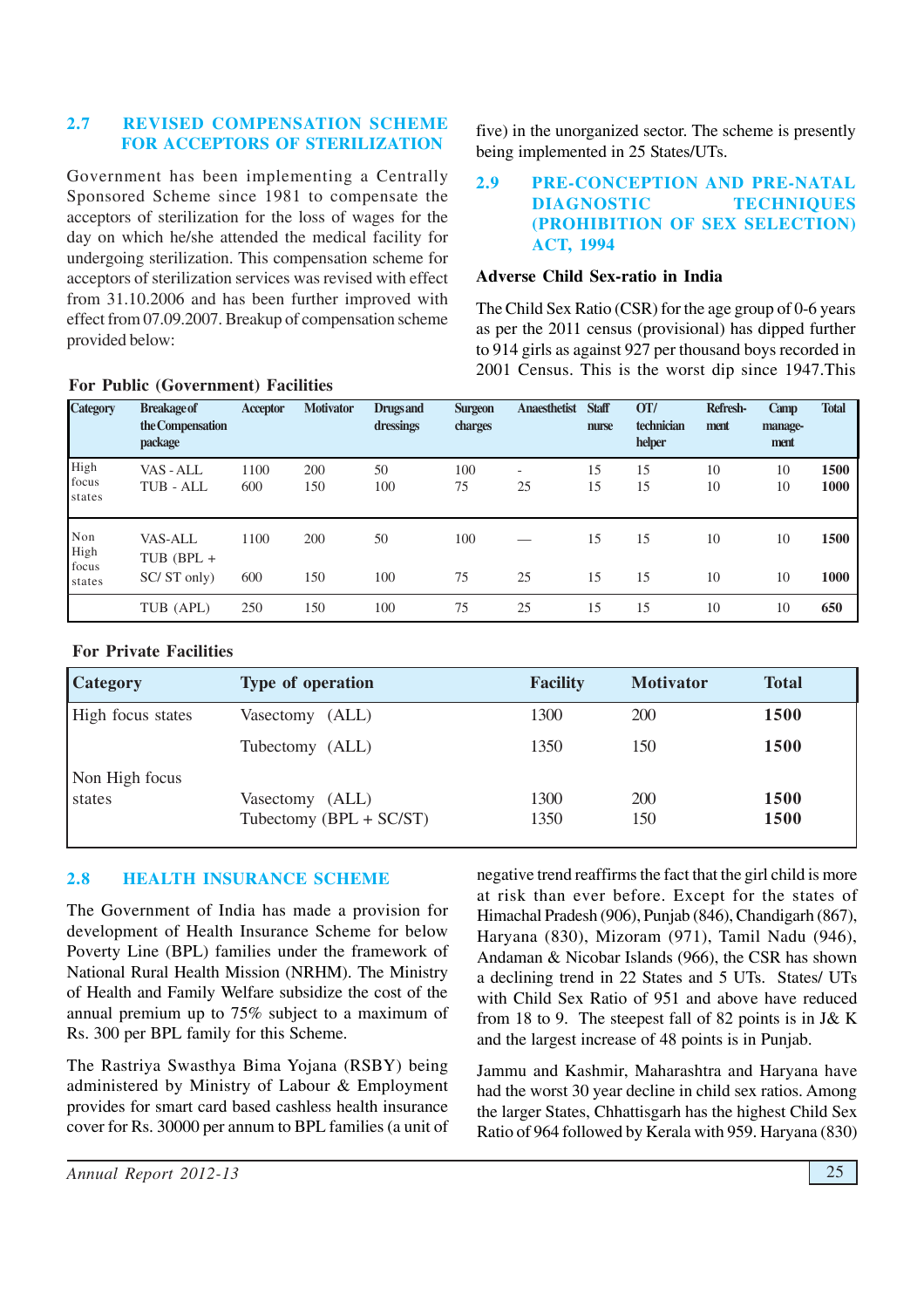is at the bottom followed by Punjab (846). This census saw a declining trend even in North Eastern States except Mizoram. **(Table -1)**

Half of the districts in the country showed decline in the CSR greater than national average. Districts with Child Sex Ratio of 950 and above have reduced from 259 to 182. Rewari (784), Jhajjar (774), Mahendragarh (778) and Sonepat (790) districts of Haryana, and Samba (787) & Jammu (795) districts of Jammu and Kashmir indicate a Child Sex Ratio of below 800.

The urban child sex ratio is 902 as compared to 919 in rural areas as per Census 2011, showing a difference of 17 points. Rural child sex ratio has shown steep decline from 935 in 2001 to 919 in 2011 where as urban child sex ratio has decreased from 906 in 2001 to 902 in 2011 Census. It is therefore, evident that the problem of declining child sex ratio in the country has become widespread across different socio-economic groups, class, religion etc. **(Table-2)**.

#### **Reasons for adverse sex ratio**

Reasons for neglect of girl child and low levels of sex ratio are son preference, low status of women, social and financial security associated with sons, socio-cultural practices including dowry and violence against women. Small family norm may be a catalyst in the declining child sex ratio.

Sex determination techniques have been in use in India since 1975 primarily for the determination of genetic abnormalities. However, these techniques were widely misused to determine the sex of the foetus and subsequent elimination if the foetus was found to be female. Easy availability of the sex determination tests that lead to female foeticide are proving to be catalyst in the process, which are further stimulated by pre-conception sex selection facilities. Child Sex Ratio does not only reflect pre-birth elimination of girls but also neglect of the girl child after birth. Gender gap in Infant Mortality Rates and under five Mortality Rates hint to cumulative neglect of female child after birth as well.

In order to check female foeticide, the Pre-natal Diagnostic Techniques (Regulation and Prevention of Misuse) Act, 1994, was brought into operation from  $1<sup>st</sup>$ January, 1996. The Pre-natal Diagnostic Techniques (Regulation and Prevention of Misuse) Act, 1994 has since been amended to make it more comprehensive. The amended Act and Rules came into force with effect from

14.2.2003 and the PNDT Act has been renamed as "Preconception and Pre-Natal Diagnostic Techniques (Prohibition of Sex Selection) Act, 1994" to make it more comprehensive.

The technique of pre-conception sex selection has been brought within the ambit of this Act so as to pre-empt the use of such technologies, which significantly contribute to the declining sex ratio. Use of ultrasound machines has also been brought within the purview of this Act more explicitly so as to curb their misuse for detection and disclosure of sex of the foetus lest it should lead to female foeticide. The Central Supervisory Board (CSB) constituted under the Chairmanship of Minister for Health and Family Welfare has been further empowered for monitoring the implementation of the Act. State level Supervisory Boards in the line of the CSB constituted at the Centre has been introduced for monitoring and reviewing the implementation of the Act in States/UTs. The State/UT level Appropriate Authority has been made a multi member body for better implementation and monitoring of the Act in the States. More stringent punishments are prescribed under the Act so as to serve as a deterrent for minimizing violations of the Act. Appropriate Authorities are empowered with the powers of Civil Court for search, seizure and sealing the machines, equipments and records of the violators of law including sealing of premises and commissioning of witnesses. It has been made mandatory to maintain proper records in respect of the use of ultrasound machines and other equipments capable of detection of sex of foetus and also in respect of tests and procedures that may lead to preconception selection of sex. The sale of ultrasound machines has been regulated through laying down the condition of sale only to the bodies registered under the Act.

#### **Punishment under the Act**

- Imprisonment up to 3 years and fine up to Rs. 10,000
- For any subsequent offences, he/she may be imprisoned up to 5 years and fined up to Rs. 50,000 / 1,00,000.
- The name of the registered medical practitioner is reported by the Appropriate Authority to the State Medical Council concerned for taking necessary action including suspension of the registration if the charges are framed by the court and till the case is disposed off.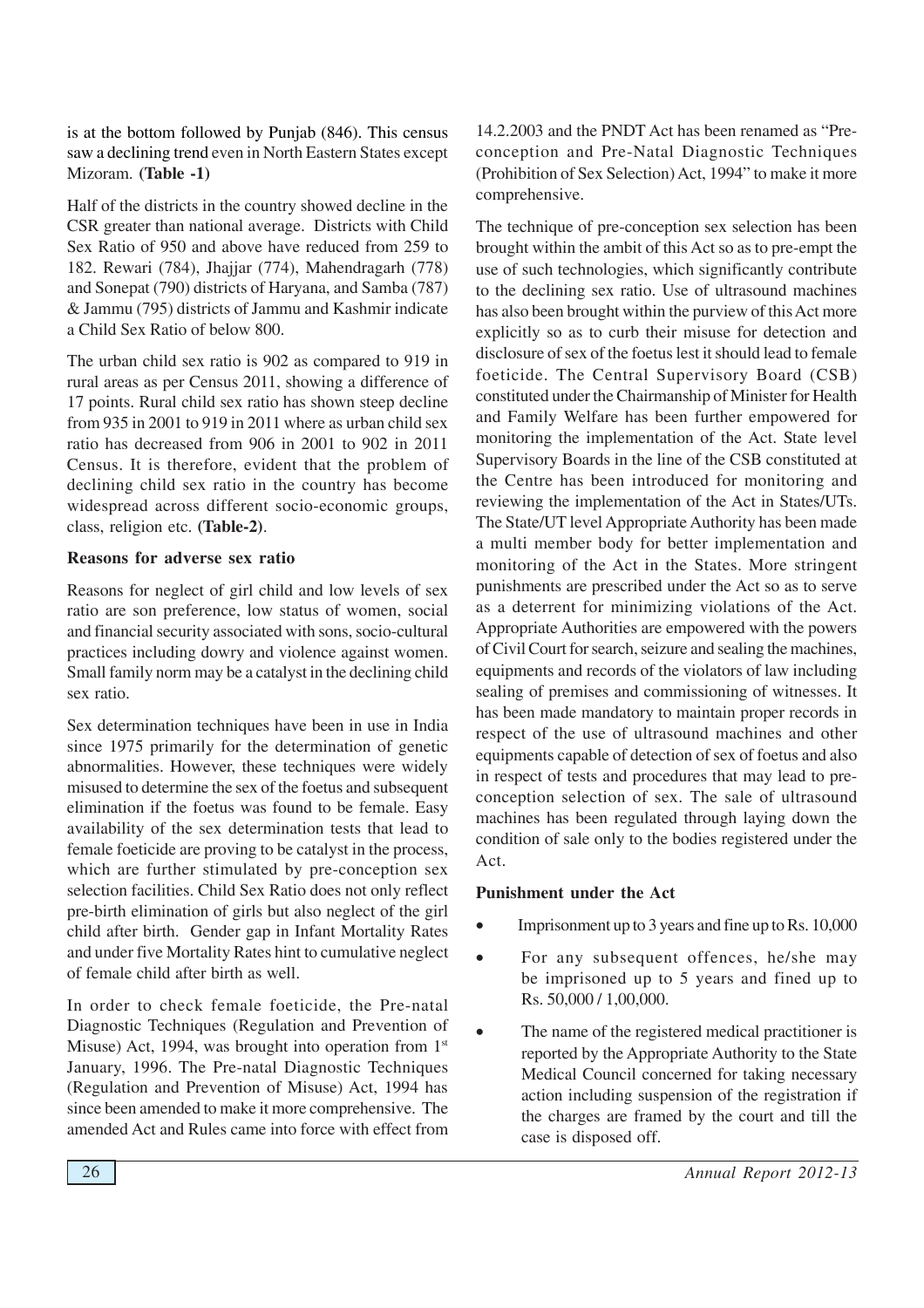#### **Status and Reports from States /UTs**

As per Quarterly Progress Reports received from States /UT's, 46062 bodies using ultrasound, image scanners etc. have been registered under the Act.

A total of 1272 cases have been filed in the Courts for various violations of the law. Though most of the cases (428) are for Non-maintenance of records, 244 cases relate to non-registration of the centre/clinic, 114 cases relate to communication of sex of foetus, 41 cases relate to advertisement about pre-natal/conception diagnostic facilities and 83 cases relate to other violations of the Act/Rules. 980 ultrasound machines have been sealed and seized for violation of the law. (**Table 3**)

A total of 111 cases of conviction have been secured in various States/UTs against violations of the PC & PNDT Act. The rate of convictions in Haryana, Punjab & Maharashtra is the highest in the country.

The concerned State governments are regularly requested to take effective measures for speedy disposal of the ongoing cases. Ministry of Health and Family Welfare has taken a number of steps for the implementation of the Act. The major steps taken for implementation of the Act are as follows:

## **i) Central Supervisory Board (CSB):**

Central Supervisory Board (CSB) under the Act has been reconstituted and regular meetings are being held. The Board reviewed progress made by the States in respect of the implementation of the Act, approved amendments in the Rules and strategies to meet the challenge of female foeticide.

#### **ii) Amendment to Rules:**

- a) As per the decisions taken in the  $19<sup>th</sup>$  meeting of the CSB, held on  $20<sup>th</sup>$  July 2012, three committees have been constituted for review of the existing provisions of the PC & PNDT Act, rationalization of Form-F and drawing up of a code of conduct for Appropriate Authorities under the Act, respectively.
- b) Amendment regulating the use of portable ultrasound equipment has been notified vide Notification GSR. 80( E) Dated 7th February, 2012 to provide for use of portable ultrasound machine only within the premises it is registered, bedside services to the patients and as part of a

mobile medical unit, offering a bouquet of other health and medical services.

c) Rule  $3 A(3)$  has been inserted in the PC & PNDT Rules,1996 vide Notification GSE.418(E) dated 5th June 2012, restricting the registration of medical practitioners qualified under the Act to conduct ultrasonography in maximum of two ultrasound facilities within a district, enhancement of registration fees for Genetic Clinics, Genetic Counselling Centres, Genetic Laboratories, has been increased to Rs. 20000/- & 35000/- under Rule 5(1),etc. The matter is currently sub-judice.

# **iii) Review of implementation of the PC & PNDT Act:**

- a) Desk reviews have been under taken with State Nodal officers of UP Rajasthan HP, Odisha, AP, Haryana, Chhattisgarh, Jharkhand and will be continued on a regular basis.
- b) An advisory has been issued to States/UTs to check malpractices in registration of clinics under the Act and to ensure scrutiny-based renewal of registration of facilities
- c) Communication has been addressed to States Appropriate Authorities to examine Block/ Panchayat /village /ward wise census data on child sex ratio and proactively focus on those areas with low child sex ratio and monitor relevant ultrasound clinics and track pregnancies particularly in those areas.

## **iv) Capacity building:**

- a) A two day national level capacity building programme on strengthening effective implementation of the PC & PNDT Act was organized for State Appropriate Authorities and Nodal officers for PNDT from 35 States/UTs, in New Delhi on 27th -28th ,February 2012.
- b) State level capacity building programme on enforcement of the Act have also been organized for district PNDT officers in the states of Rajasthan, Gujarat, West Bengal, Maharashtra and Bihar.
- c) Capacity building programmes for judicial officers and public prosecutors have been conducted in judicial academies of Chandigarh, Andhra Pradesh and Rajasthan.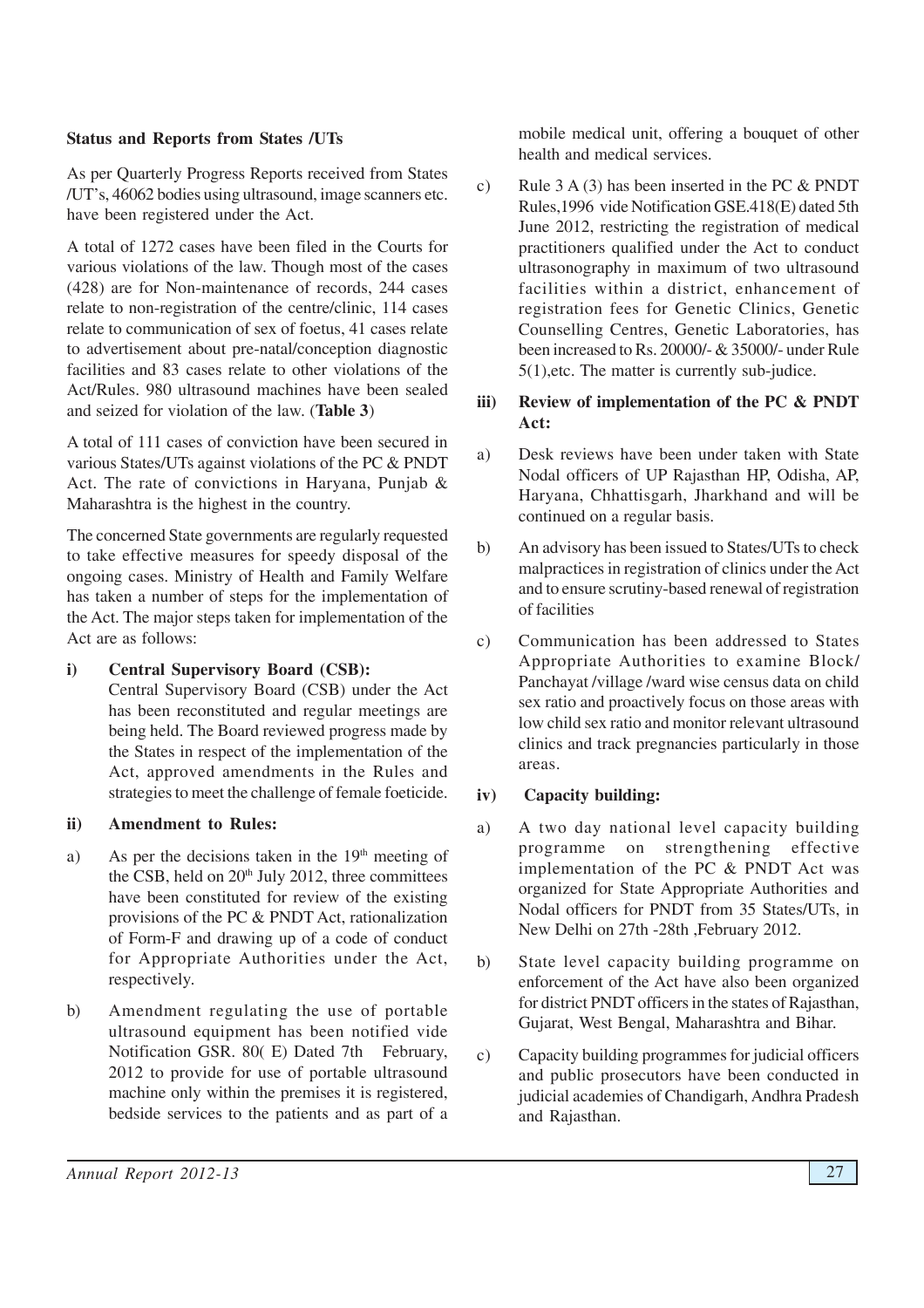# **v) National Inspection and Monitoring Committee (NIMC):**

National Inspection and Monitoring Committee (NIMC) has been reconstituted. The committee has members from Ministries of Health, Women and Child Development and Law, CSB members and NGOs. The CSB has now authorized the committee to ensure that court cases are filed in the court against erring doctors. Inspections have been carried out in the States of Chhattisgarh, Maharashtra, Delhi, Haryana, Uttar Pradesh, Madhya Pradesh, Odisha, Punjab, Andhra Pradesh, Bihar and Rajasthan, Gujarat and Uttarakhand. A total of 73 clinics have been inspected, 25 clinics sealed and 19 cases filed between Jan – October 2012.

#### **vi) Inclusion of the issue under NRHM:**

Funds are being made available under NRHM for strengthening infrastructure and augmentation of human resources required for effective implementation of the PC&PNDT Act. In 2012- 13 PIP an amount of approximately 22 crores was approved to States/UTs specifically for PNDT cells, PNDT law implementation and IEC activities.

Conditionalities have been included in state PIP under NRHM including constitution/ reconstitution of all statutory bodies under the PC &PNDT Act, setting up of dedicated PNDT cells, capacity building of programme officers.

## **vii) Awareness Generation:**

It is nevertheless recognized, that legislation alone is not enough to deal with this problem that has roots in social behavior and prejudices. Various activities have been undertaken to create a comprehensive awareness campaign against the practice of pre-natal determination of sex and female foeticide through Radio, Television, and print media. Workshops and seminars are also organized through Voluntary Organizations.

Grant-in–Aid has been released to nongovernmental organisations in key focus states for awareness generation and community mobilisation on the issue of discrimination against the girl child and declining child sex ratio.

# **viii) Frequently Asked Questions (FAQs):**

The Ministry of Health and Family Welfare, in collaboration with the United Nations Population Fund(UNFPA), have developed 'Frequently Asked Questions' about the PNDT Act which will be useful to the lay persons, medical community and to the Appropriate Authorities in understanding the provisions of the Act for better implementation.

# **ix) Website on PNDT:**

In addition to the Union Health & FW Ministry's website, (www.mohfw.nic.in), there is an independent website on PNDT, 'pndt.gov.in'. This website, in addition to containing all relevant information relating to PNDT Act, Rules, activities etc. enables online submission of Form- F, by clinics/ facilities offering ultrasound diagnostic facilities and their retrieval at the District, State and National levels.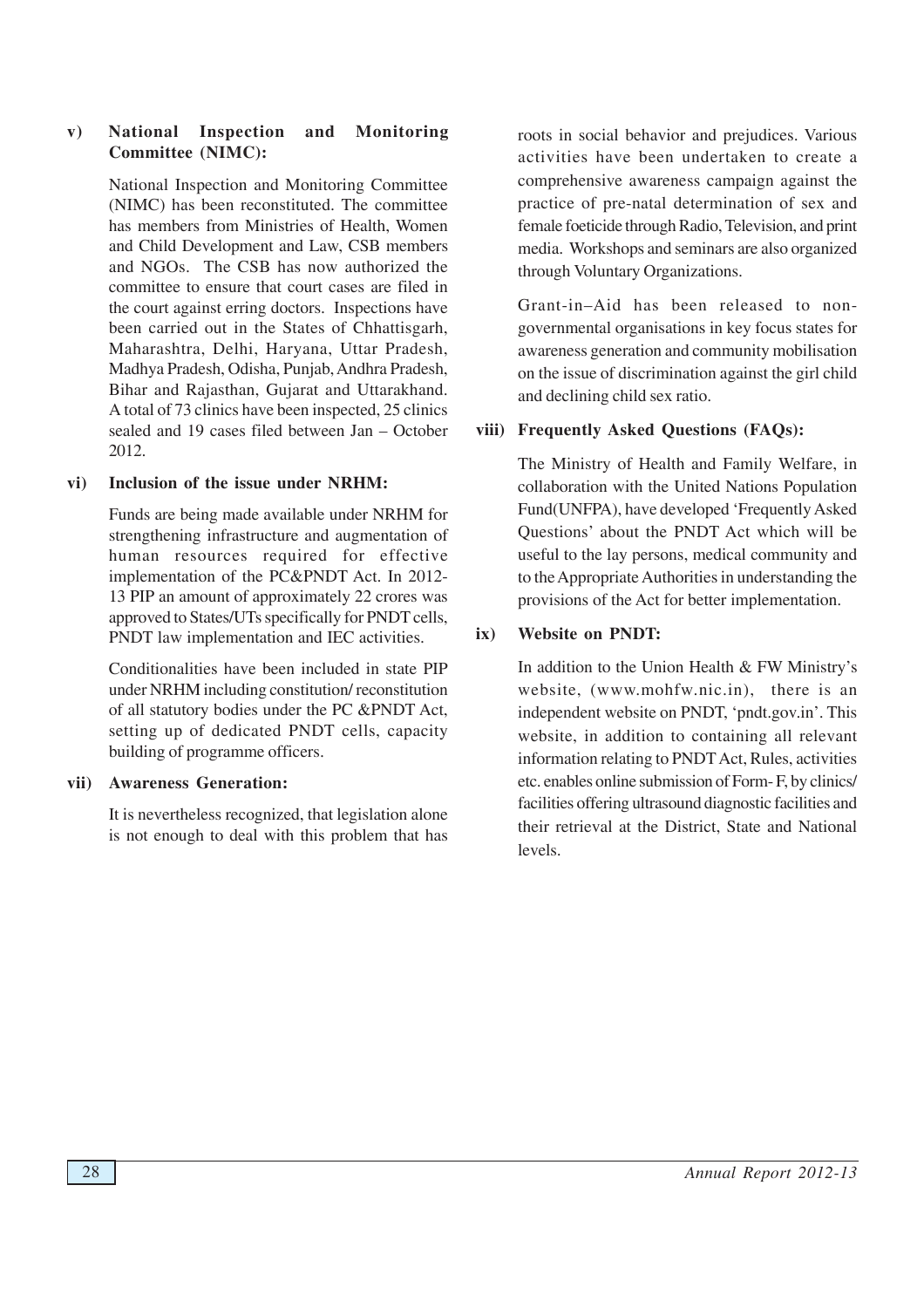| <b>S. No.</b>  | States/UTs                | 1971     | 1981     | 1991 | 2001 | 2011 |
|----------------|---------------------------|----------|----------|------|------|------|
|                | <b>India</b>              | 964      | 962      | 945  | 927  | 914  |
| $\mathbf{1}$   | Jammu & Kashmir           | 959      | 964      | NA   | 941  | 859  |
| $\sqrt{2}$     | Himachal Pradesh          | 981      | 971      | 951  | 896  | 906  |
| $\mathfrak{Z}$ | Punjab                    | 899      | 908      | 875  | 798  | 846  |
| 4              | Chandigarh                | 892      | 907      | 899  | 845  | 867  |
| 5              | Uttarakhand               | NA       | $\rm NA$ | 949  | 908  | 886  |
| 6              | Haryana                   | 899      | 902      | 879  | 819  | 830  |
| $\sqrt{ }$     | Delhi                     | 909      | 926      | 915  | 868  | 866  |
| $\,$ $\,$      | Rajasthan                 | 932      | 954      | 916  | 909  | 883  |
| $\overline{9}$ | <b>Uttar Pradesh</b>      | 923      | 935      | 927  | 916  | 899  |
| 10             | <b>Bihar</b>              | 964      | 981      | 953  | 942  | 933  |
| 11             | Sikkim                    | 1087     | 978      | 965  | 963  | 944  |
| 12             | Arunachal Pradesh         | 968      | 997      | 982  | 964  | 960  |
| 13             | Nagaland                  | 991      | 988      | 993  | 964  | 944  |
| 14             | Manipur                   | 986      | 986      | 974  | 957  | 934  |
| 15             | Mizoram                   | NA       | 986      | 969  | 964  | 971  |
| 16             | Tripura                   | 977      | 972      | 967  | 966  | 953  |
| 17             | Meghalaya                 | 992      | 991      | 986  | 973  | 970  |
| 18             | Assam                     | 1002     | NA       | 975  | 965  | 957  |
| 19             | West Bengal               | 1010     | 981      | 967  | 960  | 950  |
| 20             | Jharkhand                 | NA       | $\rm NA$ | 979  | 965  | 943  |
| 21             | Odisha                    | 1020     | 995      | 967  | 953  | 934  |
| $22\,$         | Chhattisgarh              | $\rm NA$ | $\rm NA$ | 984  | 975  | 964  |
| 23             | Madhya Pradesh            | 976      | 977      | 941  | 932  | 912  |
| 24             | Gujarat                   | 946      | 950      | 928  | 883  | 886  |
| 25             | Daman & Diu               | NA       | NA       | 958  | 926  | 909  |
| 26             | Dadra & Nagar Haveli      | 1021     | 995      | 1013 | 979  | 924  |
| 27             | Maharashtra               | 972      | 956      | 946  | 913  | 883  |
| 28             | Andhra Pradesh            | 990      | 992      | 975  | 961  | 943  |
| 29             | Karnataka                 | 976      | 974      | 960  | 946  | 943  |
| 30             | Goa                       | 964      | 965      | 964  | 938  | 920  |
| 31             | Lakshadweep               | 929      | 964      | 941  | 959  | 908  |
| 32             | Kerala                    | 978      | 970      | 958  | 960  | 959  |
| 33             | Tamil Nadu                | 974      | 967      | 948  | 942  | 946  |
| 34             | Puducherry                | 978      | 975      | 963  | 967  | 965  |
| 35             | Andaman & Nicobar Islands | 978      | 978      | 973  | 957  | 966  |

**Table: 1 Child Sex Ratio as per Census (1971-2011)**

*Source: Census of India*

*Annual Report 2012-13* 29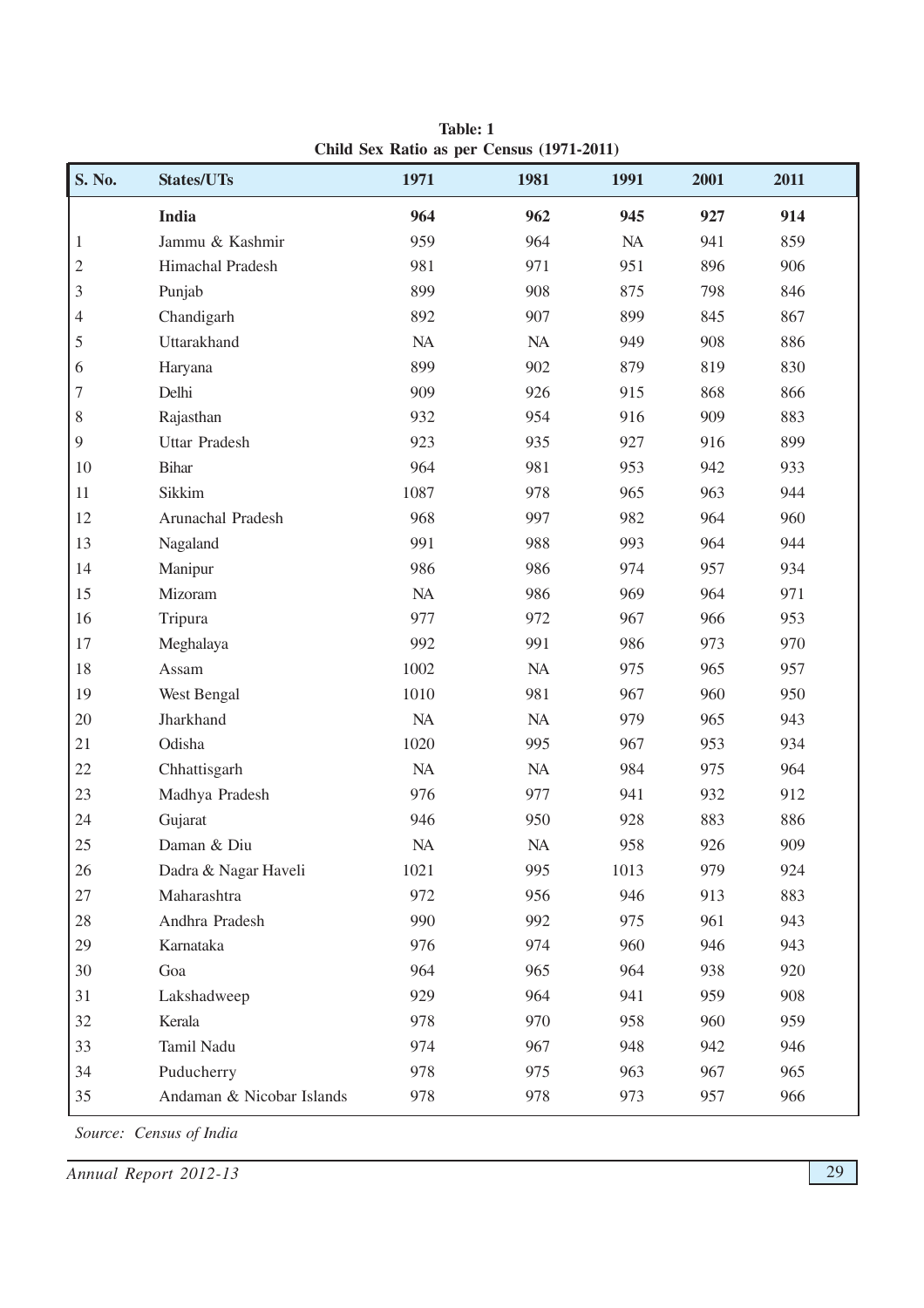| S.No.            | India/State/            |              | 2001         |              |              | 2011         |              |
|------------------|-------------------------|--------------|--------------|--------------|--------------|--------------|--------------|
|                  | <b>Union Territory#</b> | <b>Total</b> | <b>Rural</b> | <b>Urban</b> | <b>Total</b> | <b>Rural</b> | <b>Urban</b> |
|                  | <b>India</b>            | 927          | 934          | 906          | 914          | 919          | 902          |
| 1.               | Jammu & Kashmir         | 941          | 957          | 873          | 859          | 860          | 854          |
| $\overline{2}$ . | Himachal Pradesh        | 896          | 900          | 844          | 906          | 909          | 878          |
| 3.               | Punjab                  | 798          | 799          | 796          | 846          | 843          | 851          |
| 4.               | Chandigarh #            | 845          | 847          | 845          | 867          | 862          | 867          |
| 5.               | Uttarakhand             | 908          | 918          | 872          | 886          | 894          | 864          |
| 6.               | Haryana                 | 819          | 823          | 808          | 830          | 831          | 829          |
| 7.               | NCT of Delhi#           | 868          | 850          | 870          | 866          | 809          | 868          |
| $\,$ 8.          | Rajasthan               | 909          | 914          | 887          | 883          | 886          | 869          |
| 9.               | <b>Uttar Pradesh</b>    | 916          | 921          | 890          | 899          | 904          | 879          |
| 10.              | <b>Bihar</b>            | 942          | 944          | 924          | 933          | 935          | 906          |
| 11.              | Sikkim                  | 963          | 966          | 922          | 944          | 952          | 917          |
| 12.              | Arunachal Pradesh       | 964          | 960          | 980          | 960          | 964          | 944          |
| 13.              | Nagaland                | 964          | 969          | 939          | 944          | 932          | 979          |
| 14.              | Manipur                 | 957          | 956          | 961          | 934          | 929          | 945          |
| 15.              | Mizoram                 | 964          | 965          | 963          | 971          | 966          | 978          |
| 16.              | Tripura                 | 966          | 968          | 948          | 953          | 955          | 945          |
| 17.              | Meghalaya               | 973          | 973          | 969          | 970          | 972          | 957          |
| 18.              | Assam                   | 965          | 967          | 943          | 957          | 957          | 955          |
| 19.              | West Bengal             | 960          | 963          | 948          | 950          | 952          | 943          |
| 20.              | Jharkhand               | 965          | 973          | 930          | 943          | 952          | 904          |
| 21.              | Odisha                  | 953          | 955          | 933          | 934          | 939          | 909          |
| 22.              | Chhattisgarh            | 975          | 982          | 938          | 964          | 972          | 932          |
| 23.              | Madhya Pradesh          | 932          | 939          | 907          | 912          | 917          | 895          |
| 24.              | Gujarat                 | 883          | 906          | 837          | 886          | 906          | 852          |
| 25.              | Daman & Diu#            | 926          | 916          | 943          | 909          | 925          | 903          |
| 26.              | Dadra & Nagar Haveli    | 979          | 1003         | 888          | 924          | 961          | 878          |
| 27.              | Maharashtra             | 913          | 916          | 908          | 883          | 880          | 888          |
| 28.              | Andhra Pradesh          | 961          | 963          | 955          | 943          | 942          | 946          |
| 29.              | Karnataka               | 946          | 949          | 940          | 943          | 945          | 941          |
| 30.              | Goa                     | 938          | 952          | 924          | 920          | 924          | 917          |
| 31.              | Lakshadweep #           | 959          | 999          | 900          | 908          | 888          | 915          |
| 32.              | Kerala                  | 960          | 961          | 958          | 959          | 960          | 958          |
| 33.              | Tamil Nadu              | 942          | 933          | 955          | 946          | 937          | 957          |
| 34.              | Puducherry #            | 967          | 967          | 967          | 965          | 957          | 969          |
| 35.              | A & N islands #         | 957          | 966          | 936          | 966          | 975          | 947          |

**Table: 2 Rural Urban Child Sex Ratio (0-6 Years) 2001-2011**

*Source: Census of India*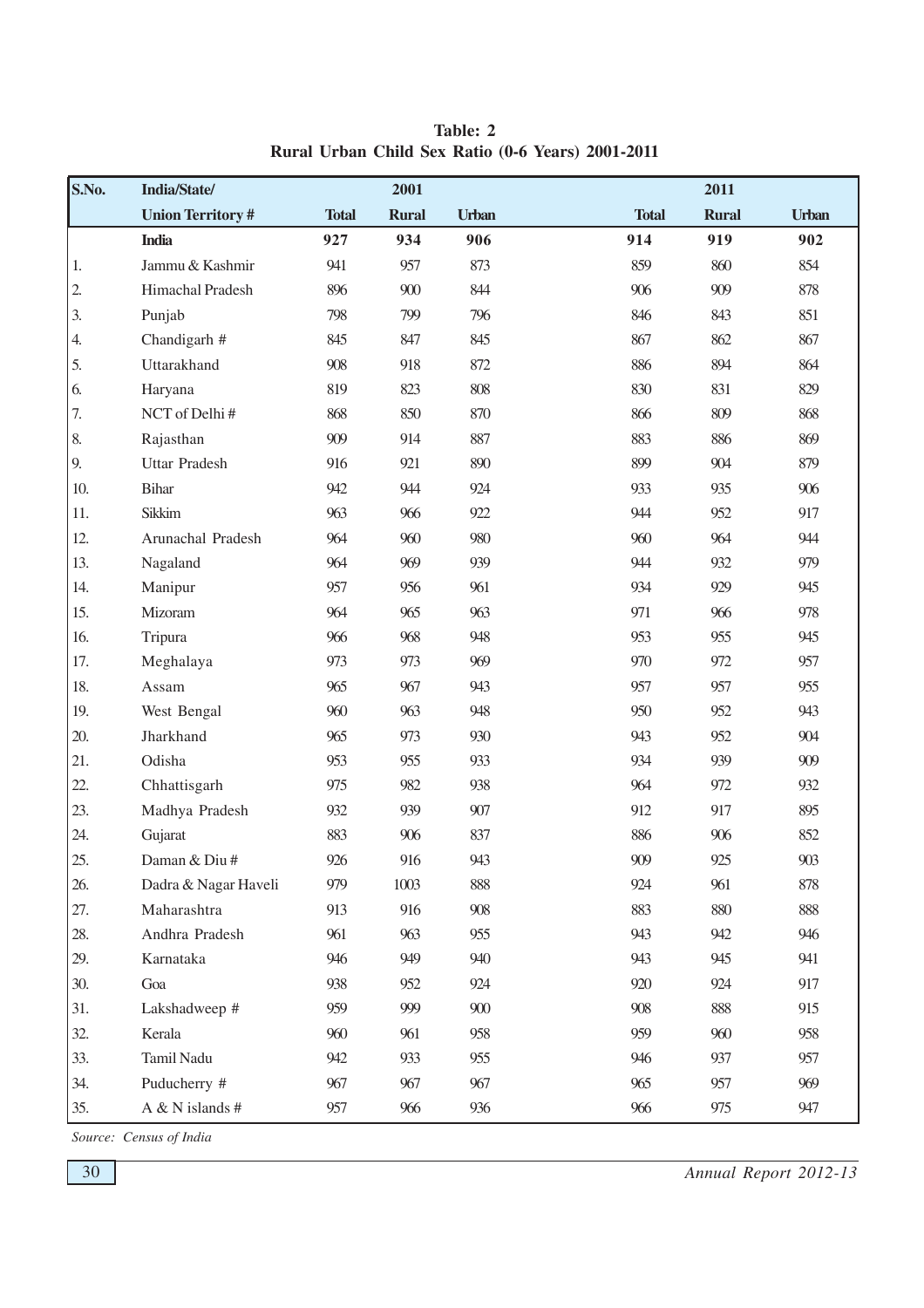## **Table: 3**

## **STATEWISE IMPLEMENTATION STATUS OF PC& PNDT ACT**

**Status of Registration, on-going Court Cases and Convictions under PC & PNDT Act (up to June 2012)**

| S.<br>No.       | <b>States/Uts</b>    | <b>No. of Bodies</b><br><b>Registered</b> | No. of on<br>going<br><b>Court Cases</b> | No. of<br><b>Convictions</b><br><b>Secured</b> | No. of<br><b>Medical</b><br><b>Licenses</b><br><b>Suspended</b> | No of<br>machines<br>sealed |
|-----------------|----------------------|-------------------------------------------|------------------------------------------|------------------------------------------------|-----------------------------------------------------------------|-----------------------------|
|                 |                      |                                           |                                          |                                                |                                                                 |                             |
| $\mathbf{1}$    | Andhra Pradesh       | 4513                                      | 21                                       | $\mathbf{0}$                                   | $\overline{0}$                                                  | 3                           |
| $\mathbf{2}$    | Arunachal Pradesh    | 23                                        |                                          | $\boldsymbol{0}$                               | $\overline{0}$                                                  |                             |
| 3               | Assam                | 507                                       | $\mathfrak{2}$                           | $\overline{0}$                                 | $\overline{0}$                                                  | 6                           |
| 4               | Bihar                | 1090                                      | 10                                       | $\overline{0}$                                 | $\overline{0}$                                                  | 1                           |
| 5               | Chhattisgarh         | 528                                       | 7                                        | 0                                              | $\overline{0}$                                                  |                             |
| 6               | Goa                  | 140                                       | 7                                        | 0                                              | $\overline{0}$                                                  |                             |
| 7               | Gujarat              | 3859                                      | 109                                      | 4                                              | $\overline{0}$                                                  | 3                           |
| 8               | Haryana              | 1350                                      | $70\,$                                   | 30                                             | 4                                                               |                             |
| 9               | Himachal Pradesh     | 243                                       | $\overline{0}$                           | $\mathbf{0}$                                   | $\overline{0}$                                                  |                             |
| $10$            | Jammu & Kashmir      | 148                                       | 1                                        | 0                                              | $\overline{0}$                                                  | 4                           |
| 11              | Jharkhand            | 677                                       | $\overline{0}$                           | 0                                              | $\theta$                                                        | $\overline{0}$              |
| 12              | Karnataka            | 2878                                      | 45                                       | $\theta$                                       | $\theta$                                                        |                             |
| 13              | Kerala               | 1510                                      | $\overline{\phantom{a}}$                 | 0                                              | $\theta$                                                        |                             |
| 14              | Madhya Pradesh       | 1587                                      | 24                                       | 5                                              | 2                                                               | $\Omega$                    |
| 15              | Maharashtra          | 8711                                      | 367                                      | 45                                             | 17                                                              | 535                         |
| 16              | Manipur              | 55                                        | $\overline{0}$                           | $\overline{0}$                                 | $\boldsymbol{0}$                                                | $\overline{0}$              |
| 17              | Meghalaya            | 36                                        |                                          | $\boldsymbol{0}$                               | $\overline{0}$                                                  |                             |
| 18              | Mizoram              | 39                                        | $\overline{0}$                           | $\boldsymbol{0}$                               | $\overline{0}$                                                  |                             |
| 19              | Nagaland             | 34                                        | $\Omega$                                 | $\boldsymbol{0}$                               | $\boldsymbol{0}$                                                | $\overline{0}$              |
| $20\,$          | Odisha               | 638                                       | $22\,$                                   | 3                                              | $\theta$                                                        | $\overline{0}$              |
| 21              | Punjab               | 1310                                      | 120                                      | 24                                             | 1                                                               | $\overline{0}$              |
| 22              | Rajasthan            | 1864                                      | 274                                      | $\mathbf{0}$                                   | 9                                                               | 321                         |
| $23\,$          | Sikkim               | 25                                        | $\boldsymbol{0}$                         | 0                                              | $\theta$                                                        | $\Omega$                    |
| 24              | Tamil Nadu           | 4933                                      | $77\,$                                   | 0                                              | $\theta$                                                        | $72\,$                      |
| 25              | Tripura              | 63                                        |                                          | $\theta$                                       | $\overline{0}$                                                  |                             |
| 26              | Uttarakhand          | 508                                       | 4                                        | $\overline{0}$                                 | 0                                                               | $\overline{\phantom{a}}$    |
| $27\,$          | <b>Uttar Pradesh</b> | 4790                                      | 41                                       | $\boldsymbol{0}$                               | $\overline{0}$                                                  | 31                          |
| $28\,$          | West Bengal          | 2019                                      | 7                                        | $\theta$                                       | $\Omega$                                                        | $\overline{4}$              |
| 29              | A & N. Island        | 9                                         |                                          | $\boldsymbol{0}$                               | $\theta$                                                        |                             |
| 30 <sup>°</sup> | Chandigarh           | 67                                        | $\overline{c}$                           | $\overline{0}$                                 | $\Omega$                                                        |                             |
| 31              | D. & N. Haveli       | 15                                        |                                          | $\boldsymbol{0}$                               | $\Omega$                                                        |                             |
| 32              | Daman & Diu          | 12                                        |                                          | $\overline{0}$                                 | $\overline{0}$                                                  | $\overline{0}$              |
| 33              | Delhi                | 1794                                      | 62                                       | 0                                              | $\Omega$                                                        | $\overline{0}$              |
| 34              | Lakshadweep          | $18\,$                                    |                                          | $\boldsymbol{0}$                               | $\overline{0}$                                                  |                             |
| 35              | Puducherry           | 69                                        |                                          | $\boldsymbol{0}$                               | $\overline{0}$                                                  |                             |
|                 | <b>TOTAL</b>         | 46062                                     | 1272                                     | 111                                            | 33                                                              | 980                         |

*Annual Report 2012-13* 31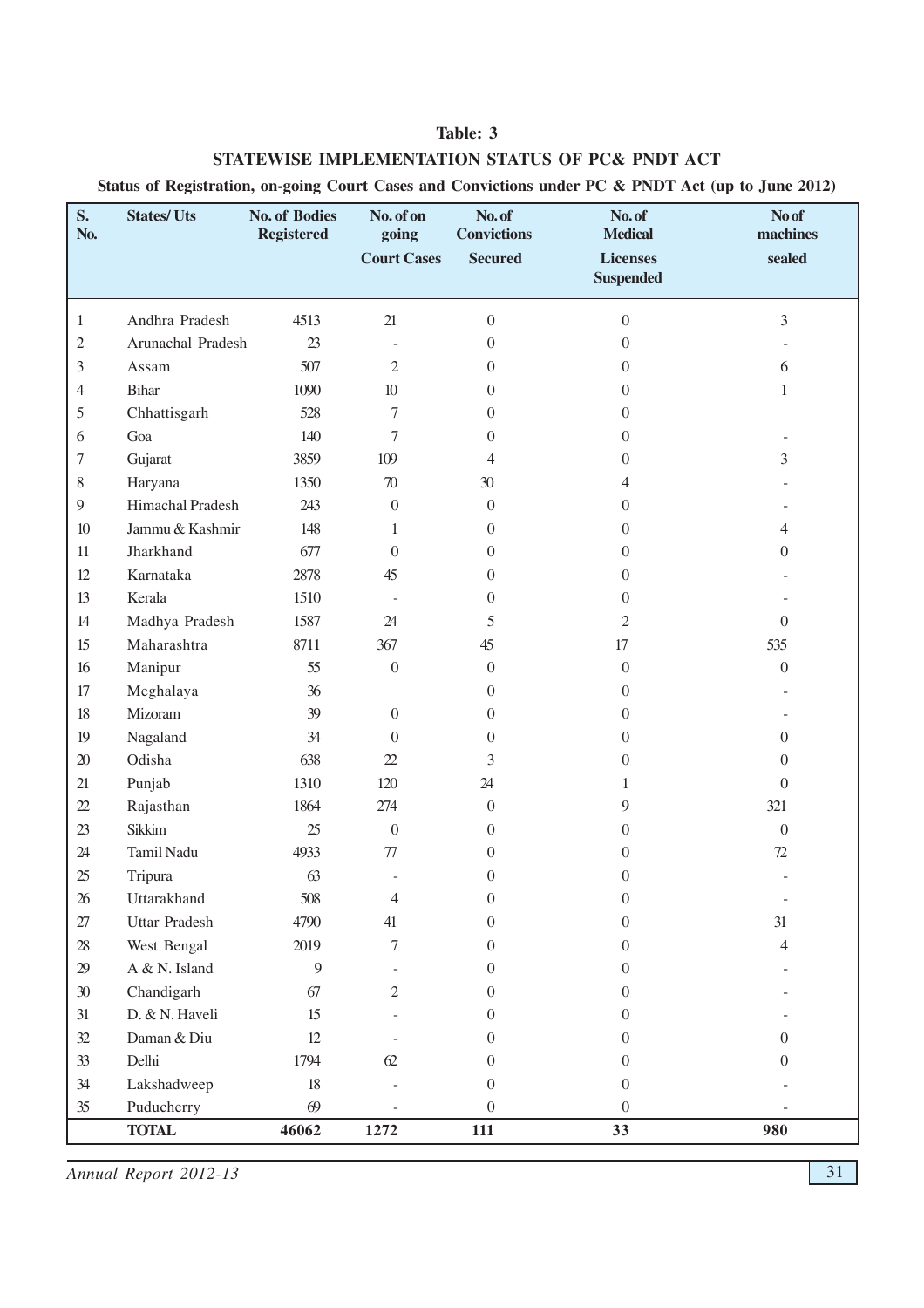# **2.10 IMPROVEMENT IN THE QUALITY OF HEALTH CARE**

The improvement in the quality of health care over the years is reflected in respect of some basic demographic indicators (Table given below). The Crude Birth Rate (CBR) has declined from 40.8 in 1951 to 29.5 in 1991 and further to 21.8 in 2011. Similarly there was a sharp decline in Crude Death Rate (CDR) which has decreased from 25.1 in 1951 to 9.8 in 1991 and further to 7.1 in 2011. Also, the Total Fertility Rate (average number of children likely to be born to a woman between 15-44 years of age) has decreased from 6.0 in 1951 to 2.5 in the year 2010 as per the estimates from the Sample Registration System (SRS) of Registrar General India (RGI), Ministry of Home Affairs.

The Maternal Mortality Rate has also declined from 437 per one lakh live births in 1992 – 93 to 212 in 2007-09 according to the SRS Report brought *out by RGI.* Infant Mortality Rate, which was 110 in 1981, has declined to 44 per 1000 live births in 2011. Child Mortality Rate has also decreased from 57.3 in 1972 to 13.2 in 2010.

**Achievements of Family Welfare Programme**

| N <sub>0</sub> | <b>Parameter</b>                                 | 1951 |      | 1981 1991 | <b>Current</b><br>level |
|----------------|--------------------------------------------------|------|------|-----------|-------------------------|
|                | Crude Birth Rate<br>(Per 1000 Population)        | 40.8 | 33.9 | 29.5      | 21.8<br>(2011)          |
|                | <b>Crude Death Rate</b><br>(Per 1000 Population) | 25.1 | 12.5 | 9.8       | 7.1                     |

| N <sub>0</sub> . | <b>Sl.</b> Parameter                                                | 1951           |           | 1981 1991         | <b>Current</b><br><b>level</b>        |
|------------------|---------------------------------------------------------------------|----------------|-----------|-------------------|---------------------------------------|
| 3                | <b>Total Fertility Rate</b><br>(Per women)                          | 6.0            | 4.5       | 3.6               | 2.5<br>(2010)                         |
| 4                | <b>Maternal Mortality</b><br>Rate (Per 100,000 live<br>births)      | <b>NA</b>      | <b>NA</b> | 437<br><b>FHS</b> | 212<br>$(1992-93)(2007-09)$<br>S.R.S. |
| 5                | <b>Infant Mortality</b><br>Rate (Per 1000 live (1951-61)<br>births) | 146            | 110       | 80                | 44<br>(2011)                          |
| 6                | Child (0-4 years)<br>Mortality Rate per<br>1000 children            | 57.3<br>(1972) | 41.2      | 26.5              | 13.2<br>(2010)                        |

*Source: Office of Registrar General, Ministry of Home Affairs, India.*

## **Family Planning Methods**

The total number of acceptors of different Family Planning methods enrolled in the country during year 2011-12 was 32.09 million. Table below summarizes the position in regard to family planning achievements during 2011-12 and 2012-13 (up to December) at All India Level.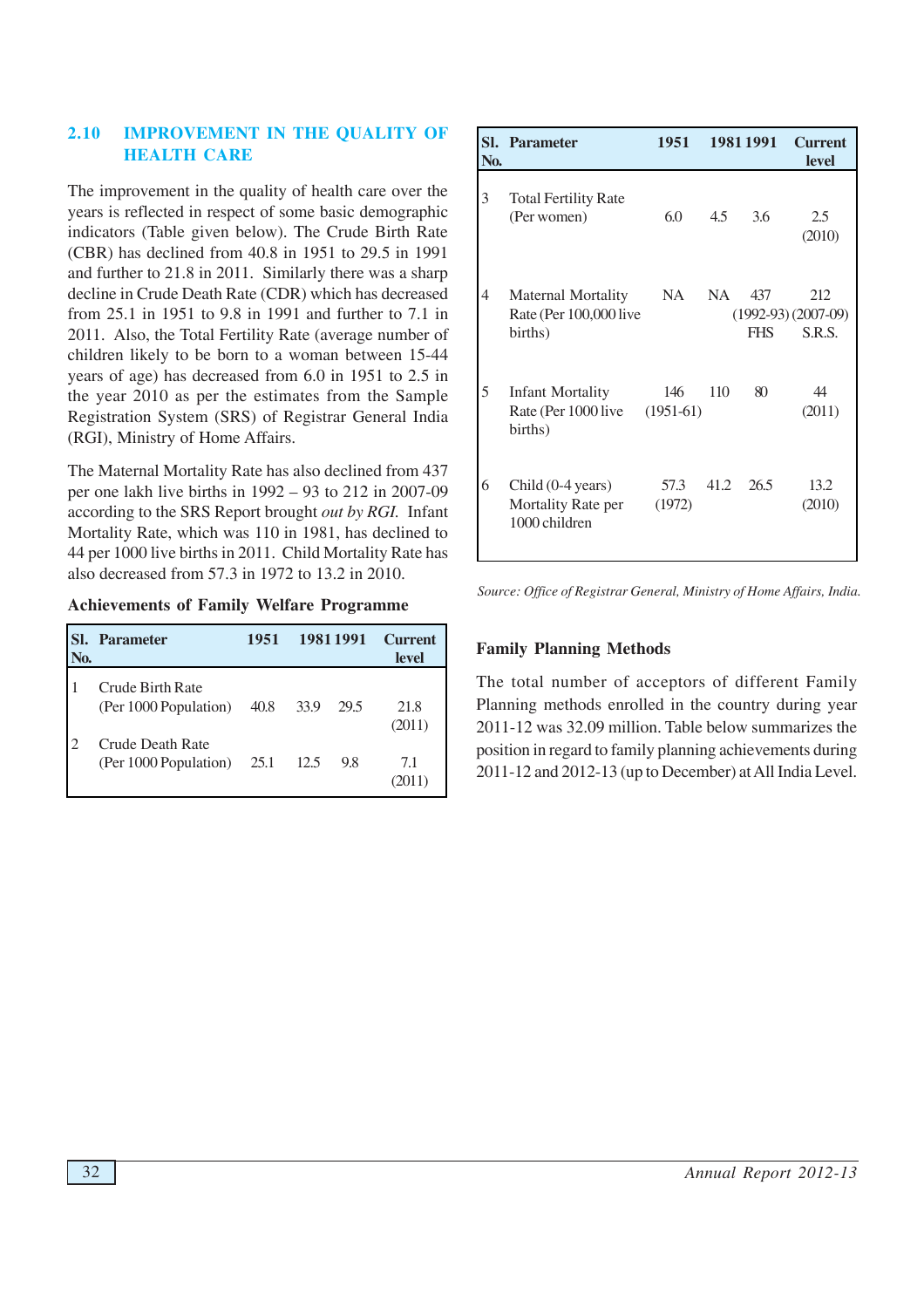# **Family Planning Acceptors by methods**

# **(Figures in million)**

| SI.<br>No. | <b>Methods</b>                              | 2011-2012 | 2012-13<br>(April 2012-<br>December 2012) | Achievement *<br>2011-12<br>(April 2011-<br>December 2011) |
|------------|---------------------------------------------|-----------|-------------------------------------------|------------------------------------------------------------|
| 1.         | Sterilisation                               | 04.84     | 02.76                                     | 03.00                                                      |
| 2.         | <b>IUD</b> Insertions                       | 05.36     | 03.95                                     | 03.99                                                      |
| 3.         | Condom Users (Equivalent)                   | 15.02     | 10.91                                     | 14.16                                                      |
|            | <b>Under Free Distribution Scheme</b>       | 05.97     | 05.18                                     | 05.95                                                      |
|            | <b>Under Commercial Distribution Scheme</b> | 09.05     | 05.73                                     | 08.21                                                      |
| 4.         | Oral Pill Users                             | 06.50     | 06.00                                     | 06.20\$                                                    |
|            | <b>Under Free distribution Scheme</b>       | 03.42     | 02.99                                     | 03.46                                                      |
|            | <b>Under Commercial Distribution Scheme</b> | 03.08     | 03.01                                     | 02.75                                                      |
|            | <b>Total Acceptors</b>                      | 31.72     | 23.62                                     | 27.35                                                      |

*Source: HMIS Portal*

*\* Provisional figures*

*\$ Figure do not match due to round off*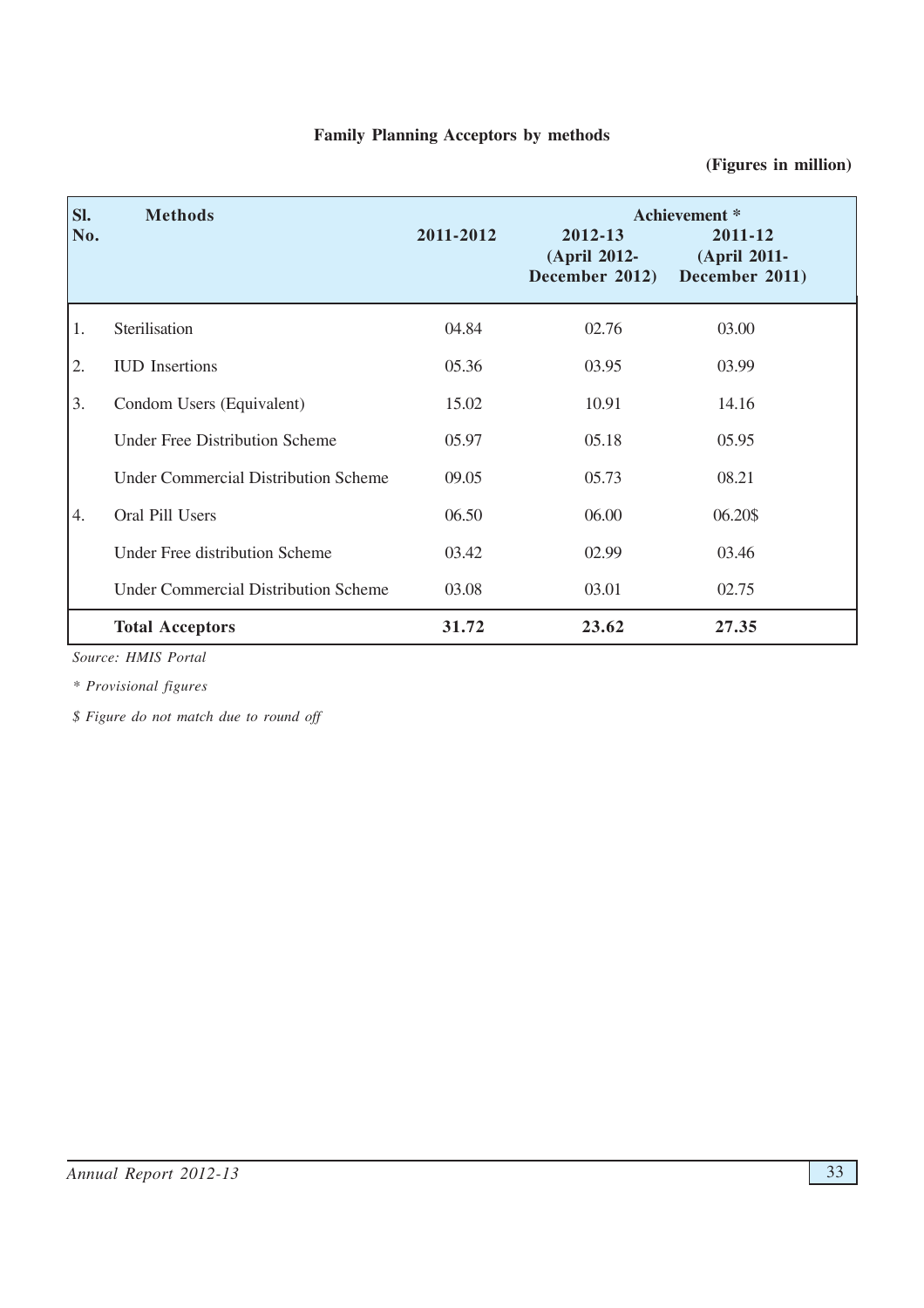Immunization Performance for the year 2011-12 vis-à-vis 2010-11 is given in **Table A**. **Table-B** gives the comparative performance during 2011-12 and 2010-11 for the period April-December of the respective years.

## **Table A**

# **Assessed Need of Immunisation vis-à-vis Achievement during 2011-12 under RCH Programme (All India)**

 **(Figures in 000's)**

| SI.<br>No.   | <b>Activity</b>                                                | Assessed<br><b>Need for</b> | Achievement*   |         | % Achvt. of<br><b>Need Assessed</b> |
|--------------|----------------------------------------------------------------|-----------------------------|----------------|---------|-------------------------------------|
|              |                                                                | 2011-12                     | 2011-12        | 2010-11 | $(2011-12)$                         |
| $\vert$ 1    | $\overline{2}$                                                 | $\overline{3}$              | $\overline{4}$ | 5       | 6                                   |
| A.           | Immunisation                                                   |                             |                |         |                                     |
| li.          | Tetanus Immunisation<br>for Expectant mothers                  | 29101                       | 23368          | 23950   | 80.3                                |
|              | <b>Child Immunisation</b>                                      |                             |                |         |                                     |
| lii.         | DPT Immunisation                                               | 25287                       | 22623          | 23250   | 89.5                                |
| iii.         | Polio                                                          | 25287                       | 21552          | 23068   | 85.2                                |
| iv.          | B.C.G.                                                         | 25287                       | 23789          | 24367   | 94.1                                |
| V.           | Measles                                                        | 25287                       | 22369          | 22596   | 88.5                                |
| vi.          | DT                                                             | 22894                       | 9675           | 10208   | 42.3                                |
| vii.         | T.T. (10 Years)                                                | 23768                       | 14186          | 14951   | 59.7                                |
| viii.        | T.T. (16 Years)                                                | 24912                       | 13368          | 13550   | 53.7                                |
| B.           | Prophylaxis against<br>nutritional anaemia<br>among women      | 29101                       | 19040          | 23726   | 65.4                                |
| $\mathbf{C}$ | Prophylaxis against<br>blindness due to Vit.<br>'A' deficiency |                             |                |         |                                     |
| li.          | $1st$ dose (below 1 year+<br>above 1 year)                     | 25287                       | 20470          | 23063   | 81.0                                |
| Ιï           | $5th$ dose                                                     | 23252                       | 14094          | 18339   | 60.6                                |
| İii          | 9 <sup>th</sup> dose                                           | 22909                       | 11495          | 13451   | 50.2                                |

*\* Figures are provisional.*

*Source: HMIS Portal (Status as on 1st March, 2013)*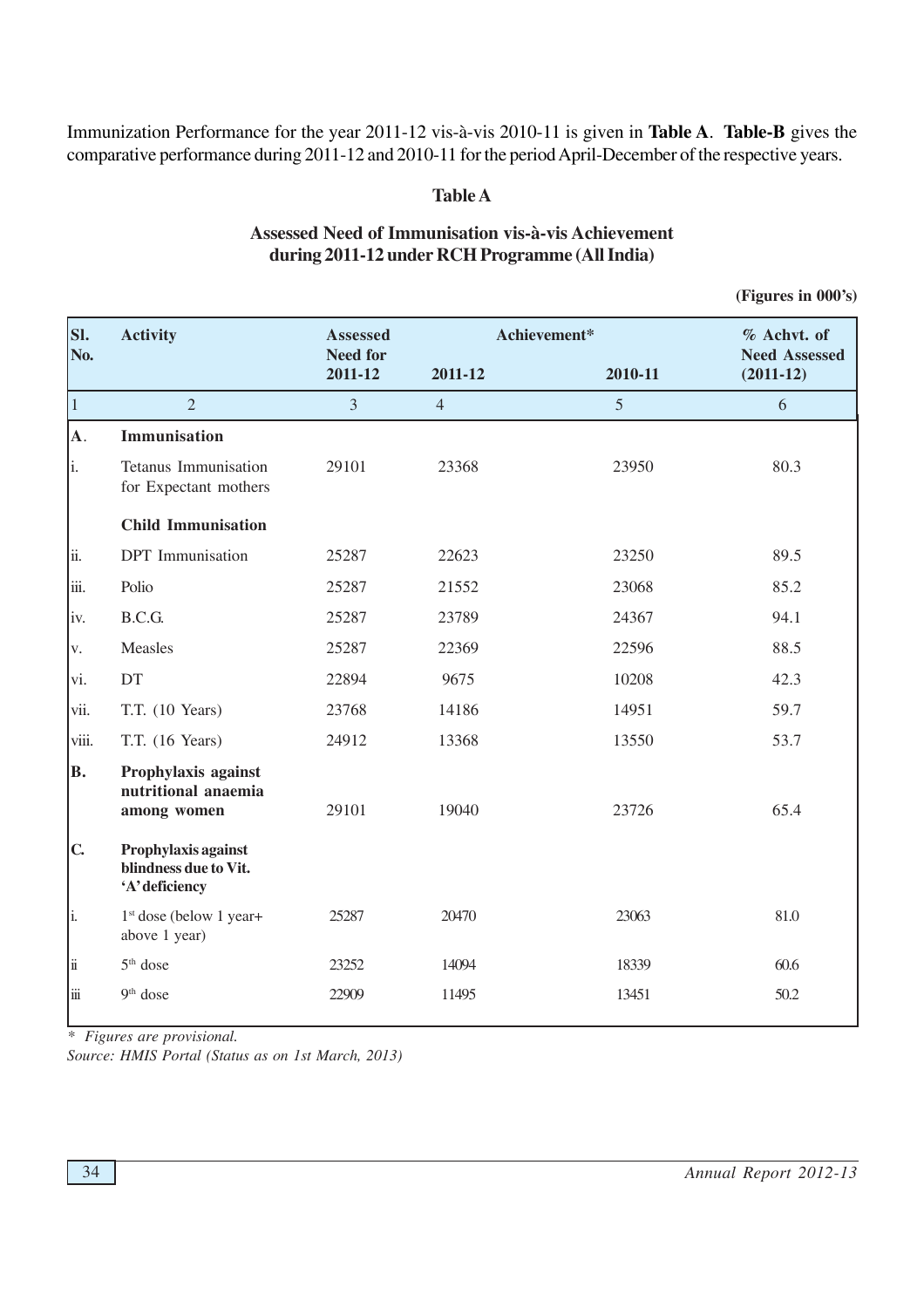## **Table B**

 **(Figures in 000's)**

| SI.            | <b>Activity</b>                                                        | <b>Assessed</b>            | Achievement*                 | % Achvt. of                  |                      |
|----------------|------------------------------------------------------------------------|----------------------------|------------------------------|------------------------------|----------------------|
| No.            |                                                                        | <b>Need for</b><br>2012-13 | 2012-13<br>(Apr. to Dec. 12) | 2011-12<br>(Apr. to Dec. 11) | <b>Need Assessed</b> |
| $\vert$ 1      | $\overline{2}$                                                         | $\overline{3}$             | $\overline{4}$               | $\mathfrak{S}$               | 6                    |
| A.             | Immunisation                                                           |                            |                              |                              |                      |
| i.             | Tetanus Immunisation for                                               | 29487                      | 16696                        | 17414                        | 56.6                 |
|                | Expectant mothers                                                      |                            |                              |                              |                      |
|                | <b>Child Immunisation</b>                                              |                            |                              |                              |                      |
| ii.            | <b>DPT</b> Immunisation                                                | 25621                      | 15483                        | 16330                        | 60.4                 |
| iii.           | Polio                                                                  | 25621                      | 15895                        | 15648                        | 62.0                 |
| iv.            | B.C.G.                                                                 | 25621                      | 17635                        | 17706                        | 68.8                 |
| V.             | Measles                                                                | 25621                      | 16829                        | 16520                        | 65.7                 |
| vi.            | DT                                                                     | 23196                      | 7746                         | 7447                         | 33.4                 |
| vii.           | T.T. (10 Years)                                                        | 24080                      | 10635                        | 10968                        | 44.2                 |
| viii.          | T.T. (16 Years)                                                        | 25241                      | 10269                        | 10273                        | 40.7                 |
| B.             | Prophylaxis against<br><b>Nutritional Anaemia</b><br>among Total Women | 29487                      | 16190                        | 14178                        | 54.9                 |
| $\mathbf{C}$ . | Prophylaxis against<br>blindness due to Vit.<br>'A' deficiency         |                            |                              |                              |                      |
| i.             | $1st$ dose (below 1 year+<br>above 1 year)                             | 25621                      | 17210                        | 15439                        | 67.2                 |
| ii.            | 5 <sup>th</sup> dose                                                   | 23567                      | 7624                         | 9642                         | 32.4                 |
| iii.           | 9 <sup>th</sup> dose                                                   | 23211                      | 6628                         | 7682                         | 28.6                 |

# **Assessed Need of Immunisation Vis-à-vis Achievement During 2012-13 (April, 2012 to December, 2012) under RCH Programme (All India)**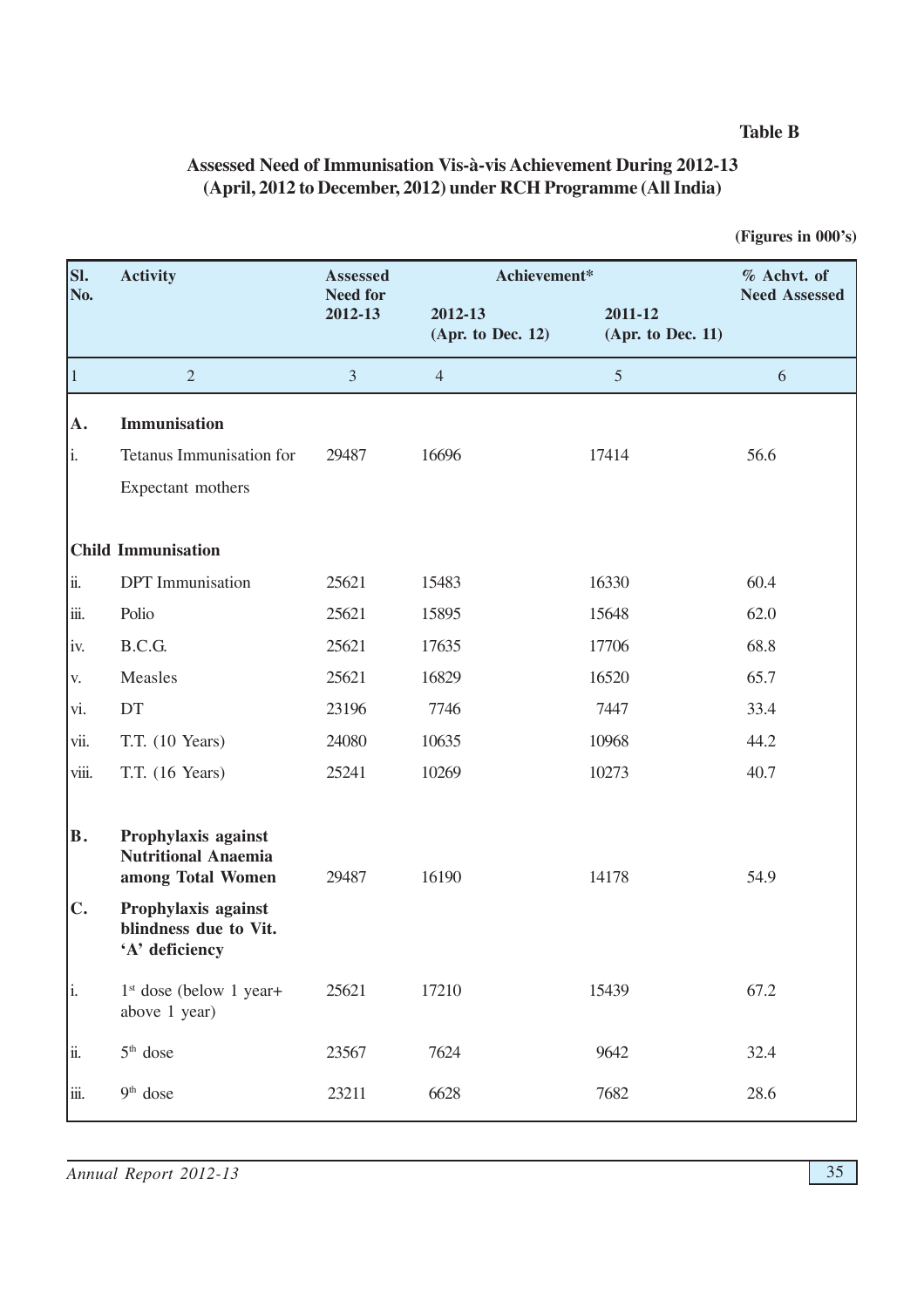#### **2.11 HEALTH MANAGEMENT INFORMATION SYSTEM (HMIS)**

Health Management Information System (HMIS) is a web-based system being implemented by the Ministry. HMIS aims to collect information on some critical indicators related to the health sector. HMIS was launched in October 2008 and initially it was being implemented at District level. More than 99% of the districts are reporting regularly on HMIS portal. However, States / UTs were advised to shift to facility based reporting from April 2011 to facilitate micro planning by States / UTs. While the progress of States / UTs on facility-based reporting is not uniform, more and more Districts are shifting to facility-based reporting. With the consistent efforts of the Ministry, 45% Districts have switched over to facility level reporting on HMIS portal till September 2012. The remaining Districts are still reporting at the District level and Ministry is guiding them to shift to facility-based reporting. The Ministry is providing funds for hiring manpower, procuring computers and creating the necessary infrastructure. In addition to their hand holding, workshops on quality and completeness of data are being regularly held to sort out the issues of States / UTs, share best practices and sensitise the States / UTs about usefulness of shifting to facility-based reporting. The Ministry is using HMIS data in planning process and is encouraging States / UTs to make greater use of HMIS data in their planning processes. The emphasis is on using this information for evidence-based planning and monitoring at all levels.

The first phase of HMIS augmentation project is in progress. This will facilitate States to do analysis of data uploaded by them and look into the quality issues of data reporting. Efforts are being made to incorporate more parameters so that ultimately HMIS provides a single / common reporting platform to meet information needs of Programme Divisions.

## **2.11.1 Mother and Child Tracking System (MCTS)**

Mother and Child Tracking System (MCTS) is a webbased system for collecting information on some key indicators related to the pregnant women and new-borns. When fully functional, MCTS would help in ensuring full ante-natal check-up of the pregnant mothers and immunization of the children. This is expected to reduce the Infant Mortality Rate and Maternal Mortality Rate, as mandated by Goals 4 and 5 of the Millennium Development Goals (MDGs). Besides, States / UTs have the option to collect data on additional indicators of their concern.

In MCTS, while the registration of pregnant women and new-borns is increasing, efforts are on to ensure 100% coverage of new pregnancies and births. The Ministry has been providing training to States / UTs. The status of implementation of MCTS is being monitored centrally for which dashboards have been prepared. Ministry is using MCTS for policy making and is encouraging States / UTs to use MCTS data in their planning processes. States / UTs have been requested to ensure entry of data related to follow-up services. SMSs are being sent to programme managers at all levels about the status of registration, services due during the current month and services given during the previous month.

With a view to validating the data entered in the MCTS, a multi-lingual helpdesk, known as Mother and Child Tracking Helpdesk (MCTH) is being established at National Institute of Health and Family Welfare (NIHFW) by outsourcing the creation of necessary infrastructure and provision of helpdesk services. The Helpdesk Agents (HAs) will validate MCTS data by making out-bound calls to the beneficiaries and health workers. In addition, the helpdesk is expected to create awareness about health programmes and provide guidance to the health workers and beneficiaries. In the meanwhile, States / UTs have been making calls to beneficiaries and health workers to validate the data and get feedback on the programme interventions.

#### **2.12 SURVEYS AND EVALUATION ACTIVITIES**

#### **District Level Household Surveys**

The District Level household Survey (DLHS -3) was the third in the series of the district surveys, preceded by DLHS-1 in 1998-99 and DLHS 2 in 2002-04. DLHS provides data to the programmes for evaluation of the service quality, review of the programme management and assessment of the impact. DLHS gives estimates on important indicators on maternal and child health, family planning and other reproductive health services. The next round of DLHS ie., DLHS -4 has been initiated during 2012-13 in the 26 States / UTs where Annual Health Survey (AHS) is not being done. Data from AHS and DLHS-4 will be used to prepare national report. Further, the Facility Survey will be conducted in all States / UTs as done in the past. Moreover, the CAB components on nutrition and anaemia etc. as being covered in AHS would also be covered in DLHS-4. The DLHS-4 results in the form of factsheets and reports will be available during 2013-14.